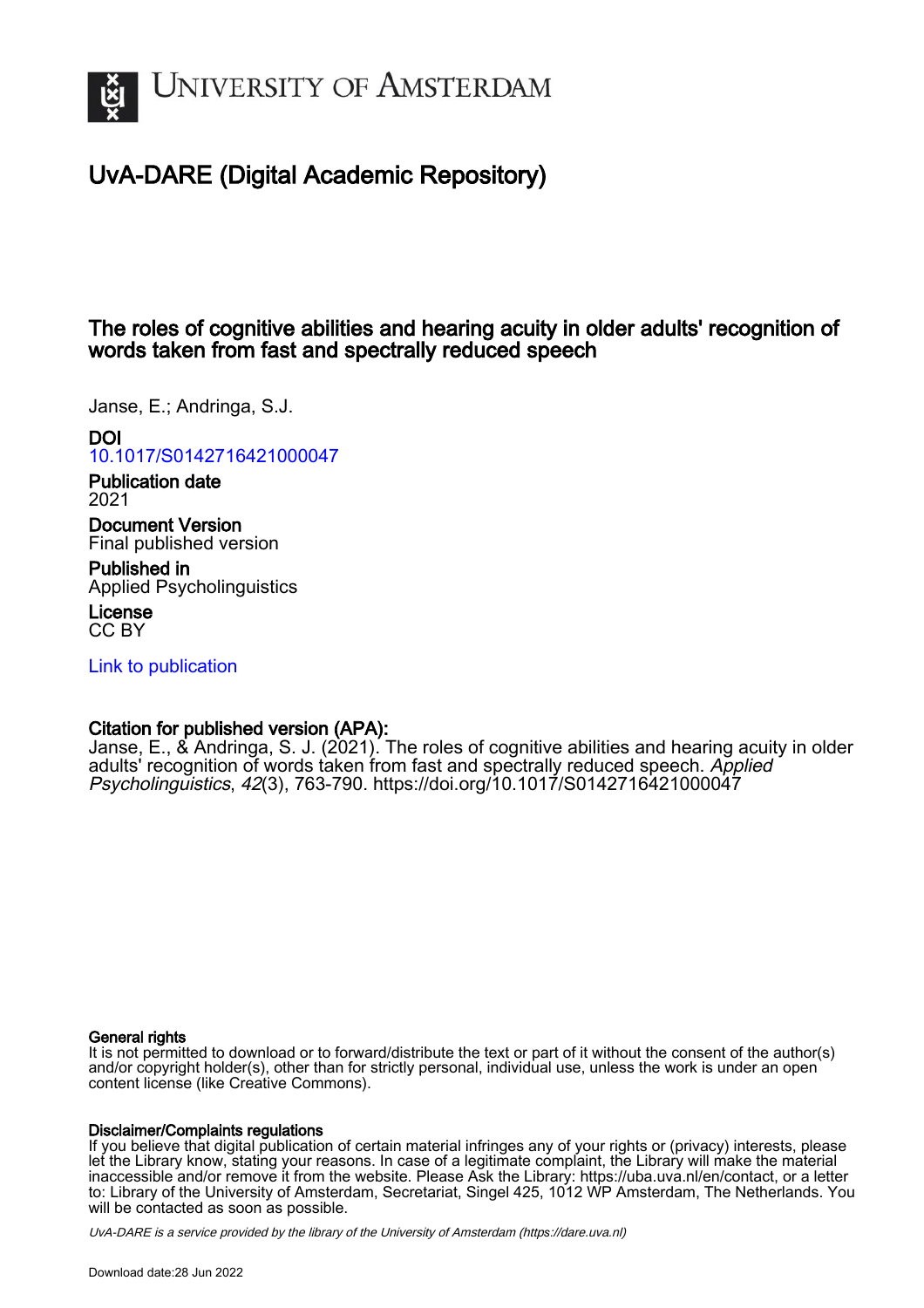# The roles of cognitive abilities and hearing acuity in older adults' recognition of words taken from fast and spectrally reduced speech

Esther Janse<sup>1,\*</sup> and Sible J. Andringa<sup>2</sup>

<sup>1</sup> Radboud University, Nijmegen; and Max Planck institute for Psycholinguistics, Nijmegen and <sup>2</sup> Amsterdam Centre for Language and Communication, University of Amsterdam

\*Corresponding author: Esther Janse, Center for Language Studies, Radboud University, Postbus 9103, 6500 HD Nijmegen, The Nethlands. E-mail: [e.janse@let.ru.nl](mailto:e.janse@let.ru.nl)

(Received 12 September 2019; revised 22 December 2020; accepted 12 January 2021; first published online 08 February 2021)

#### Abstract

Previous literature has identified several cognitive abilities as predictors of individual differences in speech perception. Working memory was chief among them, but effects have also been found for processing speed. Most research has been conducted on speech in noise, but fast and unclear articulation also makes listening challenging, particularly for older listeners. As a first step toward specifying the cognitive mechanisms underlying spoken word recognition, we set up this study to determine which factors explain unique variation in word identification accuracy in fast speech, and the extent to which this was affected by further degradation of the speech signal. To that end, 105 older adults were tested on identification accuracy of fast words in unaltered and degraded conditions in which the speech stimuli were low-pass filtered. They were also tested on processing speed, memory, vocabulary knowledge, and hearing sensitivity. A structural equation analysis showed that only memory and hearing sensitivity explained unique variance in word recognition in both listening conditions. Working memory was more strongly associated with performance in the unfiltered than in the filtered condition. These results suggest that memory skills, rather than speed, facilitate the mapping of single words onto stored lexical representations, particularly in conditions of medium difficulty.

Keywords: aging and language; hearing impairment; individual differences; memory and language; speech perception

It has long been known that people vary considerably in their ability to process spoken language, even if their objective hearing sensitivity is taken into account (Jerger, Jerger, & Pirozzolo, [1991;](#page-26-0) Middelweerd, Festen, & Plomp, [1990](#page-26-0); van Rooij & Plomp, [1990](#page-27-0), [1992](#page-27-0)). These individual differences may already exist when listening is relatively easy for all participants, but come out more clearly when listening is more challenging, as is the case when speech is spoken rapidly and in a conversational manner or when target

© The Author(s), 2021. Published by Cambridge University Press. This is an Open Access article, distributed under the terms of the Creative Commons Attribution licence ([http://creativecommons.org/licenses/by/4.0/\)](http://creativecommons.org/licenses/by/4.0/), which permits unrestricted re-use, distribution, and reproduction in any medium, provided the original work is properly cited.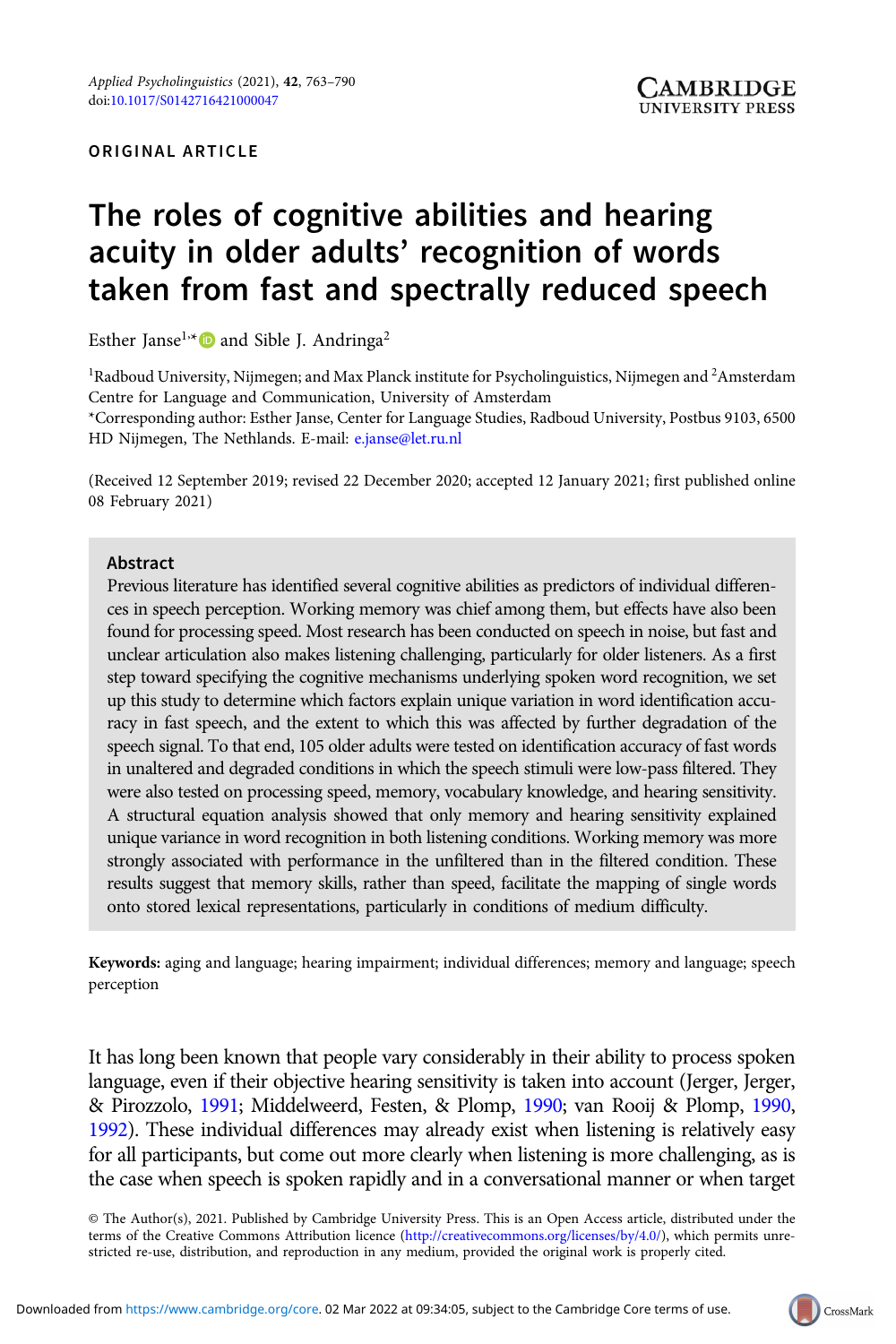speech is masked by environmental noise. Individual-differences research can inform us about the nature of spoken word recognition and its underlying mechanisms in that it shows which listener capacities are important and which are not. As such, studying individual differences can "bring us closer to a detailed mechanistic understanding of human language" (Kidd, Donnelly, & Christiansen, [2018](#page-26-0)).

Recently, much research attention has been devoted to individual differences in younger and older adults' ability to understand speech in noisy listening conditions, as evidenced by meta-analyses on the association between cognitive performance and speech-in-noise performance (e.g., Dryden, Allen, Henshaw, & Heinrich, [2017;](#page-25-0) Füllgrabe & Rosen, [2016\)](#page-25-0). Both meta-analyses are in line with an earlier literature overview by Akeroyd ([2008](#page-24-0)) in stressing that working memory is the cognitive capacity that has most often been related to the perception of speech masked by noise, particularly for those with hearing impairment (Füllgrabe & Rosen, [2016\)](#page-25-0). As speech perception can already be challenging in the absence of noise if the speech itself is articulated fast and casually, we investigated if working memory capacity is similarly involved in the recognition of fast speech. While listening in noise may impose challenges because of the incomplete nature of the information, fast speech presents a somewhat different challenge given the fast speed of information delivery. Apart from evidence for working memory capacity as associated with the ability to understand speech in (various) difficult listening conditions, there is also some support for the importance of processing speed (cf. Dryden et al., [2017](#page-25-0)) or vocabulary knowledge (e.g., Bent, Baese-Bark, Borrie, & McKee, [2016\)](#page-24-0). By investigating fast-speech perception, we also connect to the discussion whether specific abilities (such as processing speed) may be particularly helpful for certain adverse listening conditions (Bent et al., [2016;](#page-24-0) Borrie, Baese-Berk, van Engen, & Bent, [2017](#page-24-0); McLaughlin, Baese-Berk, Bent, Borrie, & van Engen, [2018](#page-26-0)) or, alternatively, whether listeners may possess a "global speech perception ability" that would be helpful in any kind of adverse listening condition.

In this study, we adopted a multifactor, structural equation modeling approach. We investigated how the four abilities of hearing acuity, working memory, processing speed, and vocabulary are related to the older adults' ability to recognize fast words in acoustically undegraded and degraded conditions. As cognitive and linguistic skills may be interrelated, the use of structural equation modeling (SEM) allows us to investigate which individual (cognitive) capacity is independently associated with target performance, and which only through its association with another (cognitive) capacity. Knowing about unique predictors of spoken-language performance is critical to advance our understanding of the nature of spoken-word recognition. In the remainder of this section, we will elaborate on the importance of these abilities in relation to accounts of the nature of spoken word processing, and on the theoretically inspired question of whether their contribution increases when performance drops to (even) lower levels.

Theoretical models, such as Shortlist B (Norris & McQueen, [2008\)](#page-26-0), TRACE (McClelland & Elman, [1986](#page-26-0)), the Neighborhood Activation Model (Luce & Pisoni, [1998\)](#page-26-0), and EARSHOT as a more recent model (Magnuson et al., [2020\)](#page-26-0), posit a potential architecture for word recognition, but leave the issue of individual differences underspecified. The models agree on general principles in spoken word recognition, such as the concept of graded activation of multiple word candidates (i.e.,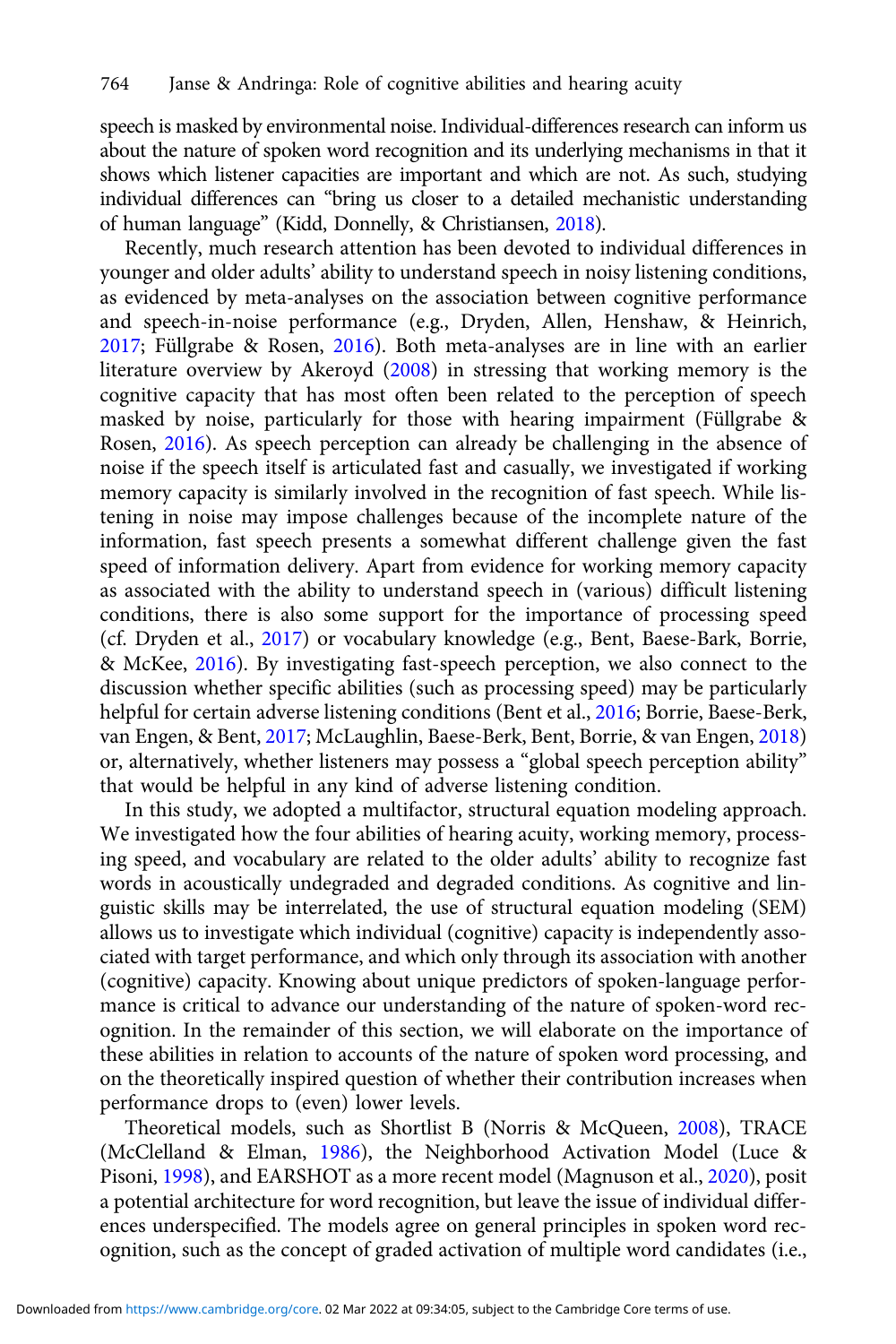word representations being activated depending on their similarity to the presented signal) and concepts of competition between word candidates and selection of one best fitting candidate. In principle, word recognition models leave room for individual differences "in the rate at which words accumulate activation, the strength of competition effects, and other factors" (McMurray, Samelson, Lee, & Tomblin, 2010). A way forward is to identify which sensory, cognitive, or linguistic capacities matter for spoken word recognition, and how these potentially interact with the difficulty of the listening situation. Once identified, we can start to model which capacities are drawn on when.

Several capacities have already been identified. Hearing, as the first capacity to be considered, clearly plays a role in the activation and competition processes required for spoken word recognition, and measures of hearing acuity are routinely included in speech processing studies with older adults (e.g., Humes, [2002,](#page-25-0) [2007](#page-25-0)). Hearing acuity determines the quality of the speech signal's auditory representation, which in turn affects activation of word candidates and selection between them (Farris-Trimble, McMurray, Cigrand, & Tomblin, [2014](#page-25-0); McMurray, Farris-Trimble, & Rigler, [2017](#page-26-0)). Poor speech audibility due to hearing loss can be problematic particularly for the recognition of fast and reduced speech (e.g., Janse & Ernestus, [2011](#page-25-0); Picheny, Durlach, & Braida, [1985\)](#page-27-0) because this type of speech is less distinctive than carefully articulated speech.

Second, as mentioned above, there is abundant evidence, both from speech and text processing, that memory capacity is a robust predictor of language processing (see Daneman & Merikle, [1996](#page-25-0) for a review). Furthermore, Akeroyd's literature review of cognitive predictors for speech perception ([2008](#page-24-0)) showed that working memory measures (reading span in particular) were the most consistent cognitive predictors of speech perception performance in noise, which was also the case for recognition of single words (but cf. evidence by Füllgrabe and Rosen ([2016\)](#page-25-0) that this association may be stronger for older or poorer hearing populations than for young normal hearing populations). On the basis of general capacity models (Baddeley, [2006](#page-24-0); MacDonald, Just, & Carpenter, [1992](#page-26-0); Rönnberg, Rudner, Foo, & Lunner, [2008](#page-27-0)), working memory capacity may be involved in spoken word recognition, as resources available for processing (and hence for activation and selection processes) are assumed to be limited. The strain that limited working memory capacity puts on activation and selection processes for spoken word processing should therefore be particularly visible when processing is somehow taxing, as would be the case in adverse listening conditions. For example, in the ease of language understanding (ELU) model, working memory capacity specifically comes into play in adverse listening conditions when speech no longer "automatically" maps onto stored representations (cf. Rönnberg et al., [2008,](#page-27-0) [2013;](#page-27-0) Zekveld, Rudner, Johnsrude, Heslenfeld, & Rönnberg, [2012](#page-28-0)) and the speech signal can only be interpreted through explicit resource demanding processing. The ELU model, therefore, like other general capacity models, predicts that the role of working memory will be more important as listening conditions become more challenging.

In other working memory models, working memory is more specifically defined as the ability to activate information in long-term memory and to keep it active for ongoing processing (e.g., Cowan, [2005](#page-24-0); Ericsson & Kintsch, [1995](#page-25-0); MacDonald & Christiansen, [2002](#page-26-0)). These models actually fit quite well with lexical access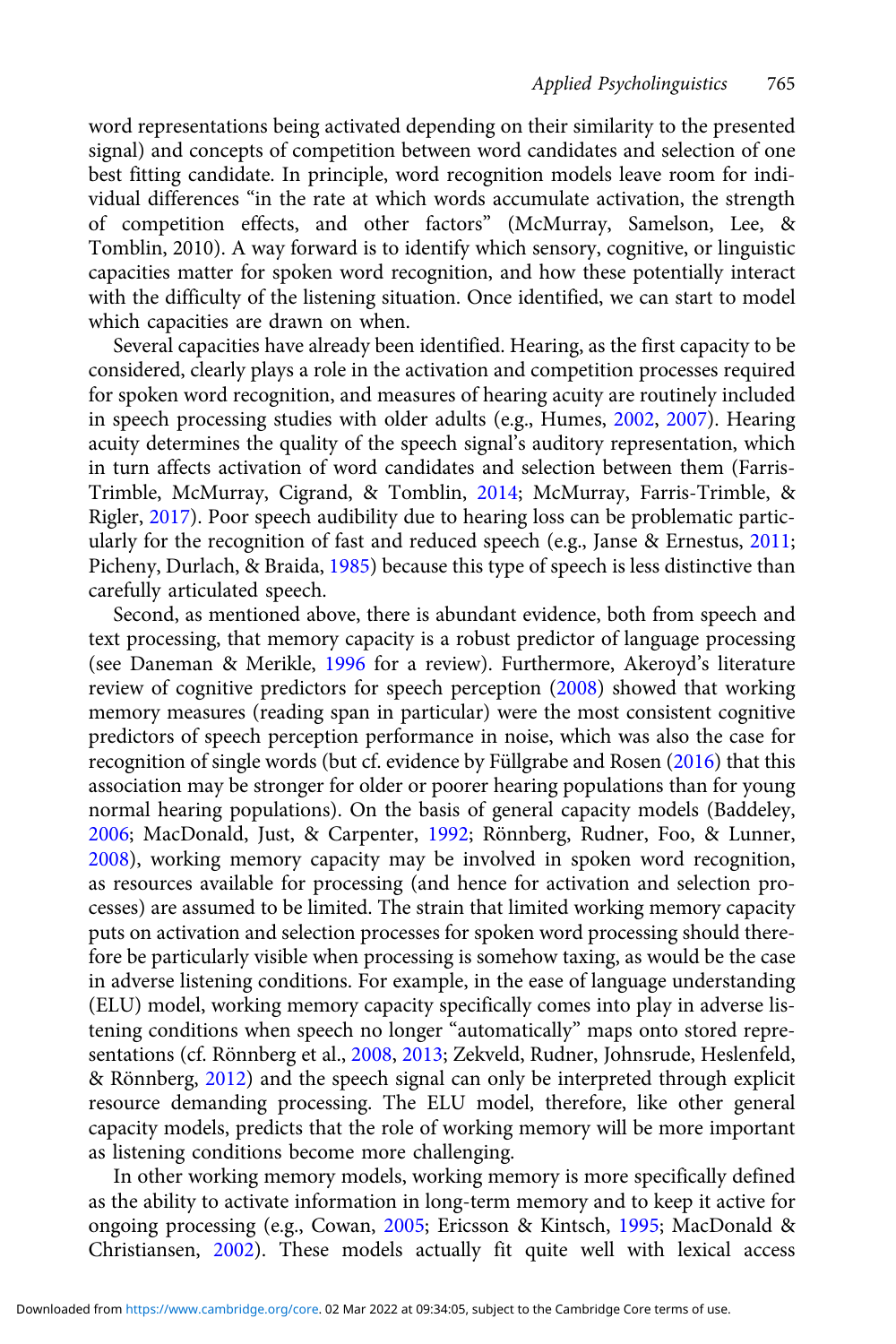mechanisms as they argue that working memory contains or consists of activated long-term memory information. Working memory capacity may then index an individual's ability to activate (and to keep active) multiple long-term memory representations in order to efficiently resolve the competition process between them (also cf. Sommers, [1996](#page-27-0); Sommers & Danielson, [1999](#page-27-0); Taler, Aaron, Steinmetz, & Pisoni, [2010](#page-27-0)), rather than capacity for more explicit, task management functions (as in the resource capacity account above). Of importance, in these long-term memory based models (Cowan, [2005;](#page-24-0) Ericsson & Kintsch, [1995](#page-25-0); Jones, Gobet, & Pine, [2007](#page-26-0); MacDonald & Christiansen, [2002\)](#page-26-0), working memory capacity is thought to be domain specific and mediated by an individual's expertise or experience. Consequently, working memory capacity would then not also reflect processing resources available for any task at hand but also would more specifically reflect memory for verbal material (as operationalized in verbal working memory measures, such as reading span, digit span, and nonword repetition).

This "verbal expertise" brings us to a third prime candidate that potentially plays a role in facilitating spoken word recognition: vocabulary knowledge. In reading research, the lexical quality hypothesis by Perfetti ([1992](#page-26-0)) holds that a crucial determinant of skilled language processing is the precision of the language user's lexical representations (e.g., Andrews & Hersch, [2010](#page-24-0); Yap, Balota, Sibley, & Ratcliff, [2012;](#page-28-0) Yap, Tse, & Balota, [2009\)](#page-28-0). Yap et al. [\(2009,](#page-28-0) [2012](#page-28-0)) suggest that as readers acquire more experience with words, they become increasingly reliant on "automatic lexical processing mechanisms," and less on explicit attention-demanding processing. Reading skill in their work is generally operationalized by vocabulary knowledge, under the assumption that the size of an individual's vocabulary is positively related to the precision (Perfetti, [2007](#page-27-0); Perfetti & Hart, [2002\)](#page-27-0) and stability (Kinoshita, [2006](#page-26-0)) of the underlying lexical representations. The functional consequence of representations being more precise or fully specified is argued to be that the input will fully determine the representation to be activated, such that a single correct representation is activated with minimal activation of competing candidates. In other words, experience may sharpen lexical representations to "emphasise the features of a word that distinguish it from similar words" (Andrews & Hersch, [2010](#page-24-0)).

In speech research, associations have been reported between vocabulary knowledge and the ability to understand noisy speech (McLaughlin et al., [2018;](#page-26-0) Tamati, Gilbert, & Pisoni, [2013](#page-27-0)), periodically interrupted speech (Benard, Mensink, & Başkent, [2014](#page-24-0)), foreign-accented speech (Bent et al., [2016](#page-24-0); McLaughlin et al., [2018\)](#page-26-0), as well as dysarthric (disordered) speech (McAuliffe, Gibson, Kerr, Anderson, & LaShell, [2013](#page-26-0)). McLaughlin et al. [\(2018](#page-26-0)), for instance, argue that the association with vocabulary knowledge could be interpreted as either cause or effect of better adverse listening. Greater receptive vocabulary may entail that listeners have stronger lexical mappings, allowing them access to semantic representations even when input is somehow deviant or degraded. Conversely, listeners performing well in adverse conditions may be better able to acquire larger vocabularies "from a variety of talkers and in a variety of situations."

The association between vocabulary knowledge and speech-in-noise performance (for accented as well as unaccented speech) was also investigated by Banks, Gowen, Munro, and Adank [\(2015](#page-24-0)), whose path-analysis results provided evidence that vocabulary mediated the relationship between working memory and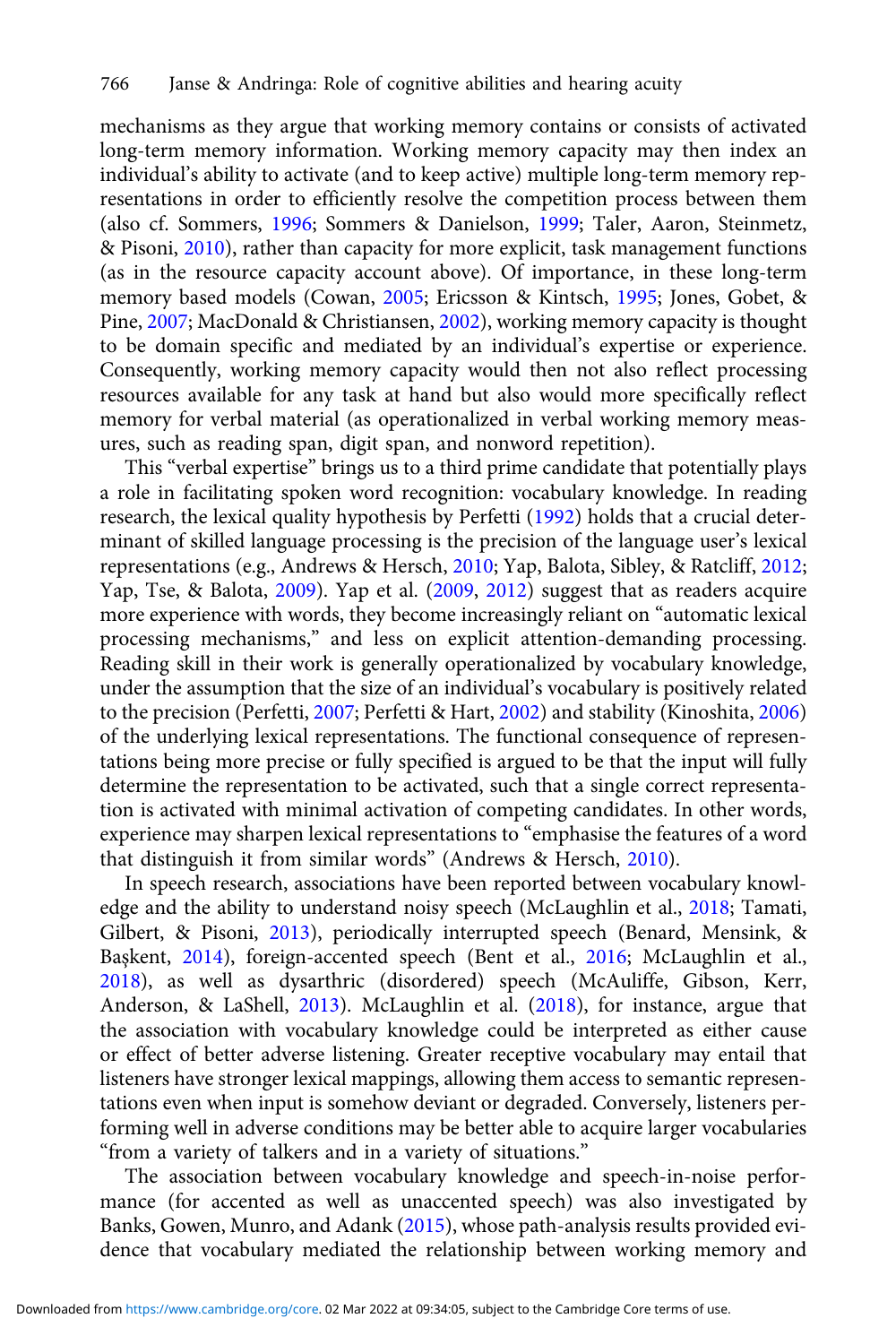recognition accuracy or accented speech. In other words, vocabulary had a direct, and working memory only an indirect effect, on recognition accuracy. Note that the notion of precision and stability of lexical representation as put forward in the reading literature, as well as the primary role of vocabulary over working memory, as argued for by Banks et al. [\(2015\)](#page-24-0), is largely similar to the idea of domain-specific working memory.

Furthermore, as a fourth capacity to be considered, we asked whether processing speed plays an independent role in spoken-word processing. Processing speed was not listed as a consistent predictor of speech perception performance in Akeroyd [\(2008\)](#page-24-0)'s literature review. However, the more recent meta-analysis by Dryden et al. [\(2017](#page-25-0)) mentioned a numerically higher correlation coefficient between speech-in-noise performance and processing speed  $(r = .39)$  than between speech-in-noise performance and working memory  $(r = .28)$ . Processing speed may reflect the rate at which words accumulate activation, and may index how quickly individuals can derive information from an unfolding speech signal. In contrast to reading, where the reader can determine the speed of language input, listeners are at the mercy of their interlocutor's speech rate. If processing speed plays an independent role in spoken-word recognition, we may be more likely to find it in the processing of fast speech than in the processing of carefully read aloud speech embedded in noise. In the "working memory as activated long-term memory" models (Cowan, [2005;](#page-24-0) Ericsson & Kintsch, [1995;](#page-25-0) MacDonald & Christiansen, [2002](#page-26-0)), processing speed may relate to the ability to quickly access information in long-term memory, and hence to working memory.

#### The present study

For each of the four abilities mentioned above, there is evidence that they are related to speech recognition. This study adopted a multifactor, SEM approach to test them in conjunction, to clarify whether hearing acuity, verbal working memory capacity, processing speed, and vocabulary knowledge can independently account for variance in the accuracy with which words taken from fast speech can be recognized, and which only indirectly relate to performance (being mediated by other constructs). As such, SEM provides pointers to which abilities can help us understand spoken-word recognition (for a primer on SEM, the reader is referred to Goodboy & Kline, [2017\)](#page-25-0).

Older adults were tested as these may be assumed to form a heterogeneous group, both in terms of cognitive abilities and in terms of hearing acuity, and hence in terms of how well they can cope with the input signal. In addition, this study tested speech recognition at two performance levels. This allowed us to address the hypothesis derived from the ease of language understanding model, that working memory would be drawn on more in more adverse conditions. It would also help understand for each of the other variables how or under what conditions speech recognition draws on them. The general prediction is that the association between precursor capacities and spoken word recognition is stronger when listening is more challenging, because (more) adverse listening conditions place greater demands on listeners' capacities to recover the information in the speech signal. The strongest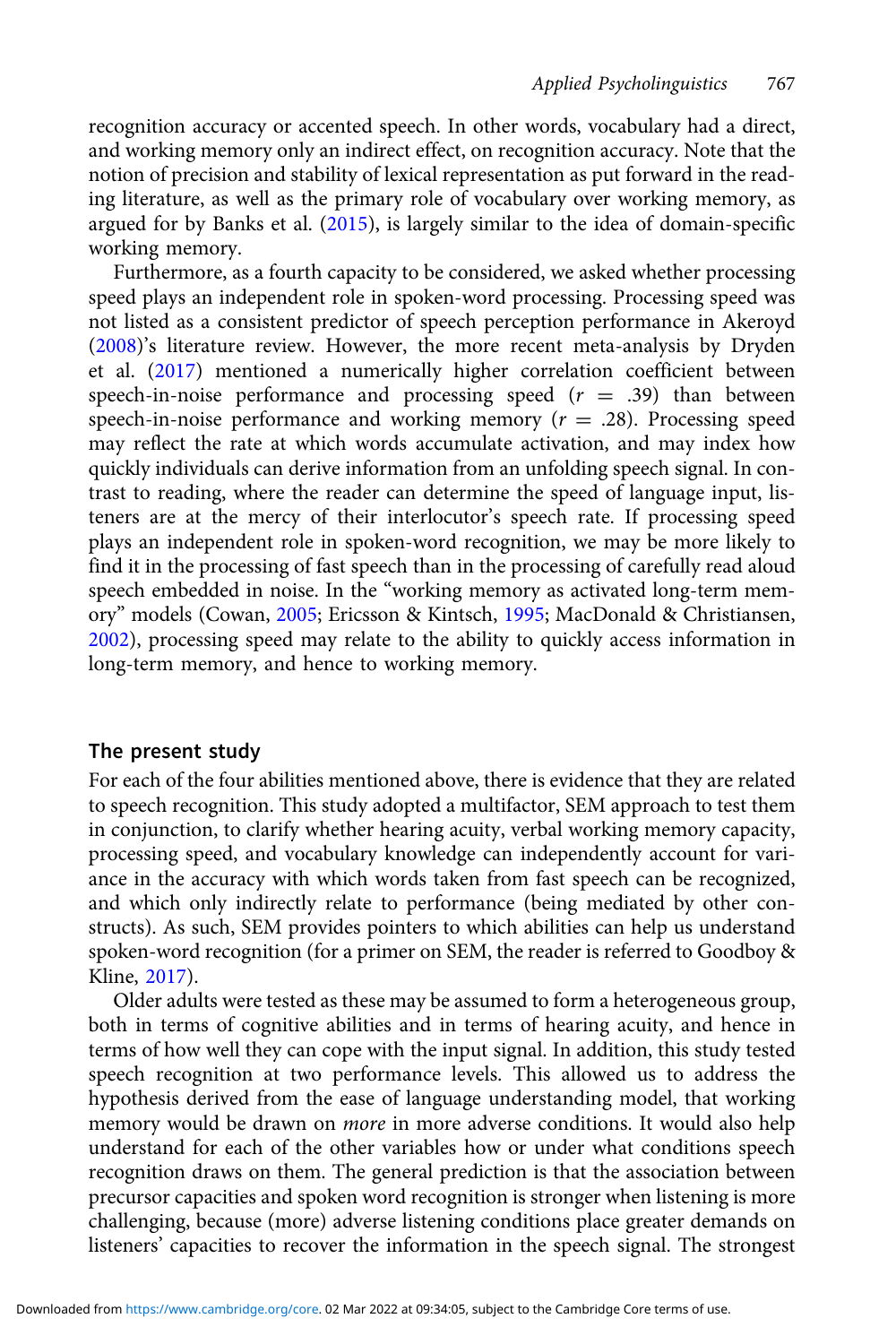evidence for this comes from Heinrich and Knight ([2016](#page-25-0)), who tested correlations between hearing acuity and speech-in-noise performance at two different recognition levels by manipulating signal-to-noise ratio, and found that the association with hearing acuity was stronger at the poorer recognition level.

The speech fragments for the word recognition task were taken from conversational or fast fragments. This speech is more difficult to process than clear speech, as the information presented is often less distinctive (or "acoustically reduced," implying segments missing and vowel or consonant contrasts not being fully realized) and is presented in less time (Ernestus, Baayen, & Schreuder, [2002;](#page-25-0) Janse, [2004](#page-25-0); Janse, Nooteboom, & Quené, [2007](#page-25-0); Ranbom & Connine, [2007](#page-27-0); Tucker, [2011;](#page-27-0) van Engen, Chandrasekaran, & Smiljanic, [2012](#page-27-0); Koch & Janse, [2016](#page-26-0)). As mentioned above, we also investigated whether the strength of the association between the precursor capacities and speech recognition performance changes when word recognition is made more challenging. To this end, speech audibility of the fast words was manipulated by low-pass filtering the acoustic signal. This type of filtering presents a rough estimation of high-frequency hearing loss (age-related hearing loss typically affecting the high-frequency part of the speech spectrum most), such that we can simulate dampening of high-frequency spectral information even in participants with better hearing. The same type of low-pass filtering degradation brought younger adults to the same speech recognition level as older adults in a study in which reduced words and fragments taken from conversational speech were presented (Janse & Ernestus, [2011\)](#page-25-0). Inclusion of this filtering manipulation in the present study thus enabled us to investigate the contribution of speech audibility to fast-word recognition from two angles: by looking at continuous variation in high-frequency hearing loss in our participant sample of older adults who are not wearing hearing aids and by low-pass filtering the signal.

#### Method

#### **Participants**

A total of 105 participants were tested in this study (36 male and 69 female). All of them were native speakers of Dutch, living independently in the Nijmegen area. They were all over 60 years of age. They were recruited from the Max Planck Institute participant pool and were paid for their participation (Є8 per hour). They did not report any neurological damage and did not wear hearing aids in their daily life. No other criteria were set with respect to participants' hearing ability. Mean age was 68.26 years ( $SD = 6.06$ , range = 60–83 years).

#### Tasks and materials

#### Hearing acuity

Air-conduction hearing thresholds were assessed with an Oscilla USB-300 screening audiometer in a sound-attenuating booth. Mean thresholds are given in Figure [1](#page-7-0) for octave frequencies from 0.25 to 8 kHz for both the left and right ear. A high-frequency pure-tone average (HFPTA) was calculated for each participant's better ear over 1, 2, and 4 kHz as an index of high-frequency hearing loss (higher values indicating poorer hearing). Mean HFPTA was 23.44 dB HL  $(SD = 10.79, \text{ range} = 5 - 51.67).$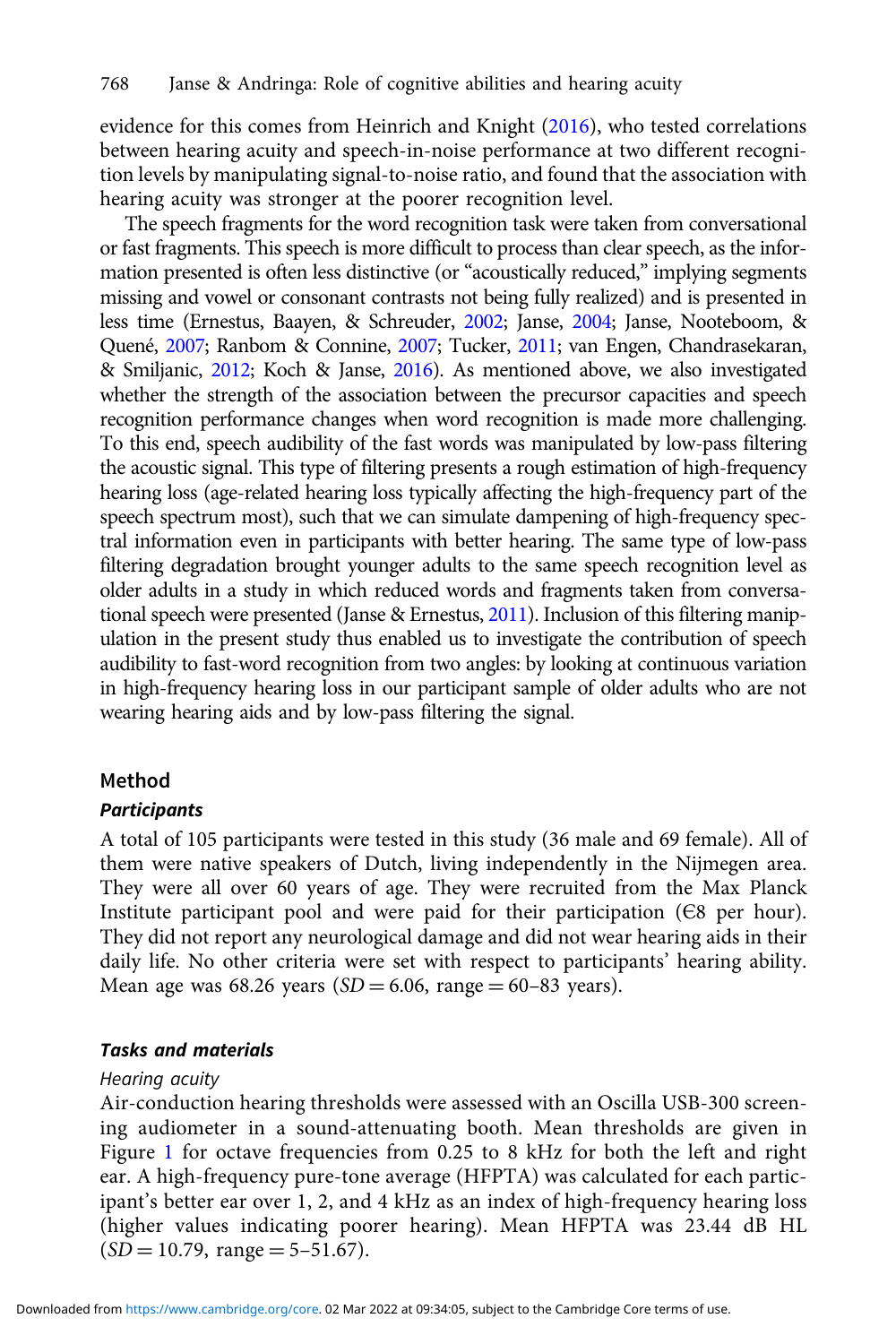<span id="page-7-0"></span>

Figure 1. Mean hearing thresholds (dB HL) for both ears at octave frequencies from 250 through 8000 Hz. Error bars indicate one standard deviation.

#### Working memory

Backward digit span. A computerized version of the backward digit span task (a subpart of the Wechsler Adult Intelligence Test; Wechsler, [2004](#page-28-0)) was used to measure individual working memory capacity (E-Prime v1.2 software was used; Schneider, Eschman, & Zuccolotti, [2002](#page-27-0)). In this task, a series of digits appeared sequentially in the center of the computer screen for 1 s. The interval between consecutive digits was 1 s. Digits were presented in a large white font (Arial, font size 100) against a black background. After the presentation of a digit sequence (e.g., 3 6 2), participants were prompted to recall the digits in reversed order (e.g., 2 6 3) by typing them in on the computer keyboard. Participants first practiced with two three-digit trials, before being tested twice on sequences including 2 to 7 digits (i.e., 12 trials in total). Trials were the same for all participants regardless of their performance. Individual performance on this task was determined as the proportion of correctly recalled digit sequences out of 12 test trials, regardless of digit sequence length. Larger proportions thus indicated better working memory. Mean proportion correct in this task was  $0.47$  (SD = 0.18).

Auditory short-term memory. An auditory nonword repetition task was used as an index of verbal/phonological short-term memory (Gathercole & Baddeley, [1996](#page-25-0); Thorn & Gathercole, [1999](#page-27-0)). Researchers have also referred to it as an index of phonological storage (e.g., Gathercole, [2006\)](#page-25-0), phonological buffer capacity (Bates, Luciano, Montgomery, Wright, & Martin, [2011](#page-24-0)), or phonological working memory (Gathercole, Willis, Baddeley, & Emslie, [1994;](#page-25-0) McGettigan et al., [2011](#page-26-0)). The task has been widely used in research on developmental dyslexia (e.g., Ramus & Szenkovits, [2008](#page-27-0)). The task consisted of the presentation of 50 nonwords, all of which were phonotactically legal in Dutch (de Jong & van der Leij, [1999](#page-25-0)). The speaker was a professional speech therapist and female native speaker of Dutch who spoke at a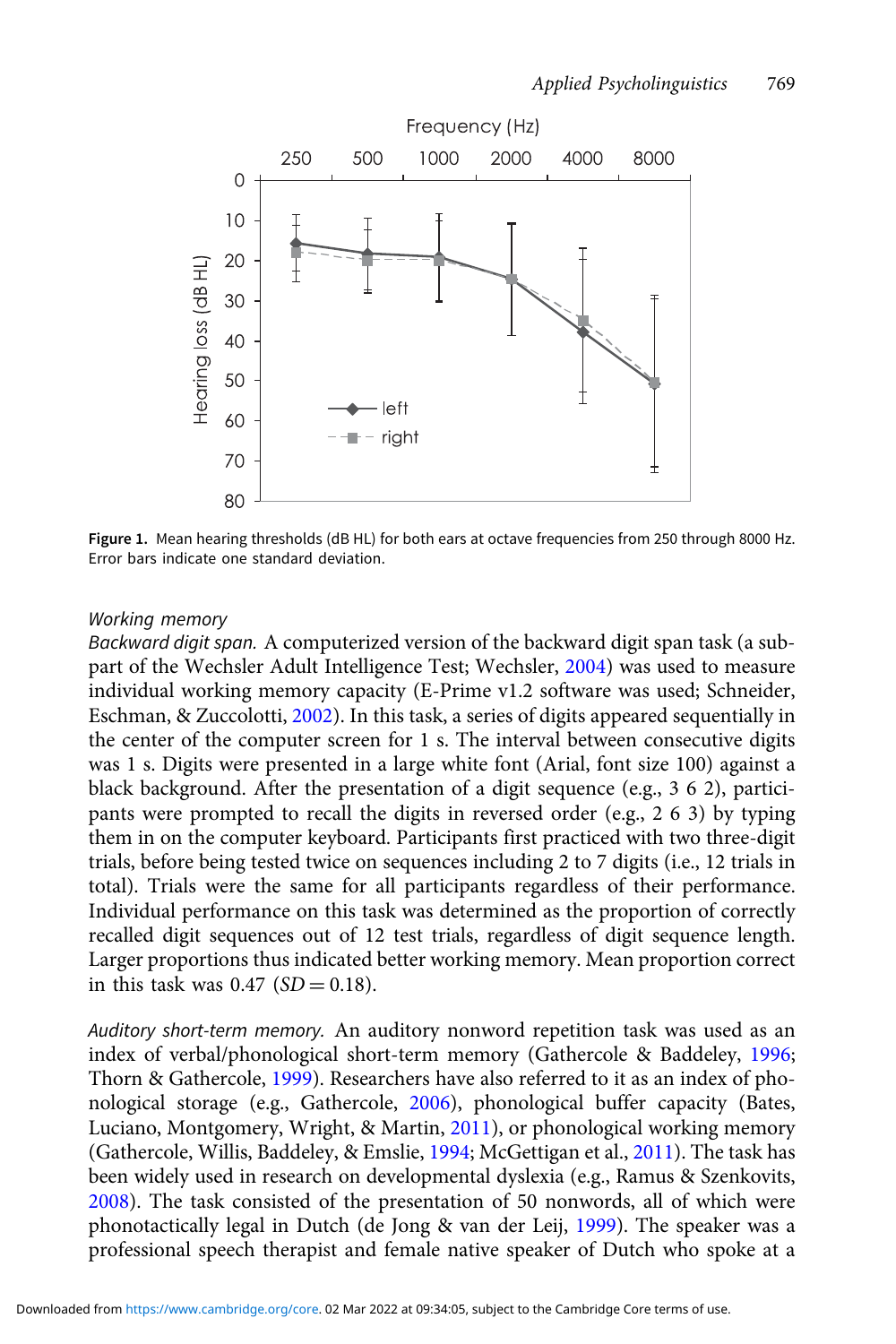consistently slow and clear speaking rate. The nonword items were presented over headphones at a fixed mean intensity level of 80 dB SPL (E-Prime software v1.2 was used for computerized presentation). Participants were seated in a soundattenuating booth. Each nonword was presented only once, after which participants were asked to repeat the nonword. Intertrial time was 3 s. Nonwords of different syllable lengths (two to five syllables long) were presented intermixed, but the order in which they were presented was kept constant for all participants. Responses were recorded to allow for offline scoring. Transcription and scoring was done by a native speaker of Dutch. If all syllables of a particular item were reproduced correctly, a score of 1 was obtained. If not all syllables were repeated correctly, a proportion correct was computed (number of correctly repeated syllables divided by total syllable number for that target nonword). Maximum score for the entire task was thus in principle 50 (for 50 correctly repeated nonword items). Mean score for this task was  $35.82$  (SD = 7.06). Higher scores reflected better auditory verbal short-term memory. As hearing sensitivity significantly correlates with performance on this auditory task ( $r = -.64$ ,  $p < .001$ ), individual task scores were corrected for hearing sensitivity differences by replacing them with the residuals of a linear regression model predicting nonword repetition performance as a function of hearing sensitivity.

Reading span. A computerized standard version of a reading span test was used with Dutch-language materials (van den Noort, Bosch, Haverkort, & Hugdahl, [2008](#page-27-0)). The test was programmed in E-Prime v1.2. The test has five different versions of which two (Series 1 and 2) were administered to our participants. The participants' task was to read each sentence aloud. When participants had finished reading a sentence, they pressed the space bar, after which another sentence appeared on the screen. If the participant could not finish the sentence within 8 s, the computer automatically presented the next sentence. When a participant had completed all the sentences of a set, the word "recall" was presented. At that point, participants had to recall the last word of each sentence in the set. The order of recall was free. When done recalling, the participant could either press the space bar or wait for the time-out of 15 s, after which the program would proceed with the next set (note that this reading span task does not involve semantic anomaly judgments as in some papers, e.g., in Rudner, Rönnberg, & Lunner, [2011](#page-27-0); Zekveld et al., [2011\)](#page-28-0).

As in the original reading span test (Daneman & Carpenter, [1980\)](#page-25-0), the sentences within each series were presented in different set sizes (2, 3, 4, 5, or 6 sentences), such that participants could not anticipate when the "recall" sign would appear. The total number of correctly remembered words was determined. Each series consisted of 20 sentences, such that in principle maximum score of correctly remembered words is 40. Mean total number of remembered words was  $24.24$  (SD = 5.36).

#### Information processing speed

Digit-symbol substitution performance. Participants completed the paper-and-pencil Digit Symbol substitution test, which measures the time needed to recode a number of digits to symbols (cf. also Deary, Johnson, & Starr, [2010](#page-25-0); Hoyer, Stawski, Wasylyshyn, & Verhaeghen, [2004](#page-25-0), Lemke & Zimprich, [2005\)](#page-26-0). This test is part of the Wechsler Adult Intelligence Scale Test (Wechsler, [2004\)](#page-28-0). Participants were given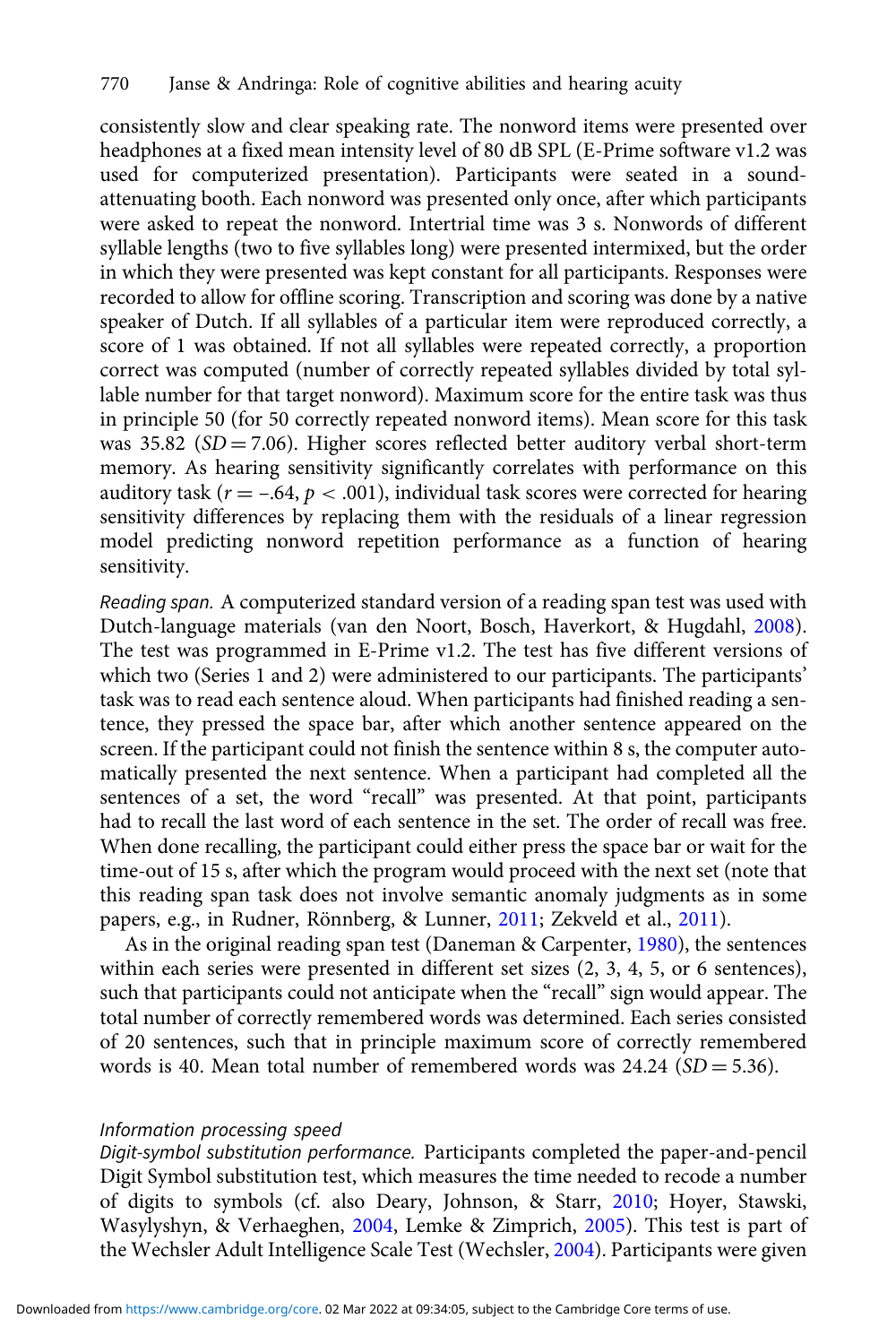90 s in which they should try and substitute as many digits for symbols (given a key at the top of the page). The mean number of correct substitutions was 48.2  $(SD = 10.66)$ , such that mean time needed to code a digit into a symbol was 2.12 s  $(SD = 0.62)$ . The latter value (in milliseconds) was entered as a variable for information processing speed, such that lower numbers reflect faster processing.

Letter comparison. In this task, participants were presented with two letter strings (all consonants) on the computer screen: one centered in the top half of the screen and one string centered in the lower half. As in the other computerized experiments, E-Prime software v1.2 was used. Participants were instructed to decide as quickly as possible whether the two letter strings were the same or different by pressing buttons on a response button box labeled "same" or "different" (see Earles & Salthouse, [1995](#page-25-0); Salthouse, [1996](#page-27-0) for a paper-and-pencil version of this task as a speed measure). In the first experimental block, letter strings of both strings to be compared were made up of three letters (e.g., TZF). In the second block, six letter strings (e.g., RNHKTG) were presented. Letters were presented in a large black font (Arial 60) against a white background. If the strings were different, they would only differ in one letter in any of the three (for the three-letter strings) or six (for the six-letter strings) positions. Within each block, 12 trials contained identical strings and 12 trials contained different strings, making up 48 trials in total. In order to familiarize participants with the task, participants were first presented with six practice trials. If the procedure was clear, they would proceed to the test phase. Each trial would start with the presentation of a fixation cross, which stayed on the computer screen for 500 ms. After another 100 ms, the two letter strings would be presented. These letter strings would stay on the screen until the participant responded. The next trial would be presented after an intertrial time of 1000 ms. Mean accuracy proportion over the 48 test trials was  $0.97$  (SD = 0.03). For all correct responses, an RT cutoff criterion of 3 SD above the overall mean was calculated. This led to exclusion of 1.2% of the data points. On the basis of this data set (incorrect and extremely slow responses excluded), each participant's mean RT was calculated and was entered as individual speed. Mean letter comparison RT was  $1842 \text{ ms } (SD = 387)$ . As in the digit-symbol substitution task, lower values reflect faster processing speed.

Vocabulary knowledge. A 60-item receptive multiple-choice test was used to assess vocabulary size (Andringa, Olsthoorn, van Beuningen, Schoonen, & Hulstijn, [2012\)](#page-24-0). The test by Andringa et al. [\(2012\)](#page-24-0) consists of a selection of items from Hazenberg and Hulstijn's ([1996\)](#page-25-0) test for second-language speakers of Dutch and new items that make the test suitable for native speakers. Target words were presented on a computer screen (Courier, font size 15) in neutral carrier sentences (e.g., the target word mentaliteit ["mentality"] was presented in the carrier phrase "Wat een vreemde mentaliteit!" ["What a strange mentality!"]). Participants were asked to choose the best description of the word's meaning out of five alternatives (e.g., for "mentality": 1. Table; 2. Person; 3. Way of thinking; 4. Atmosphere; or 5. I really don't know). The last option was always "I really don't know." Individual scores were defined as the number of correct items (out of 60). Higher scores indicated better vocabulary knowledge. The mean number of correct items was  $52.19$  ( $SD = 4.08$ ). For the sake of the analyses, the vocabulary items were randomly divided over three subsets consisting of 20 items each.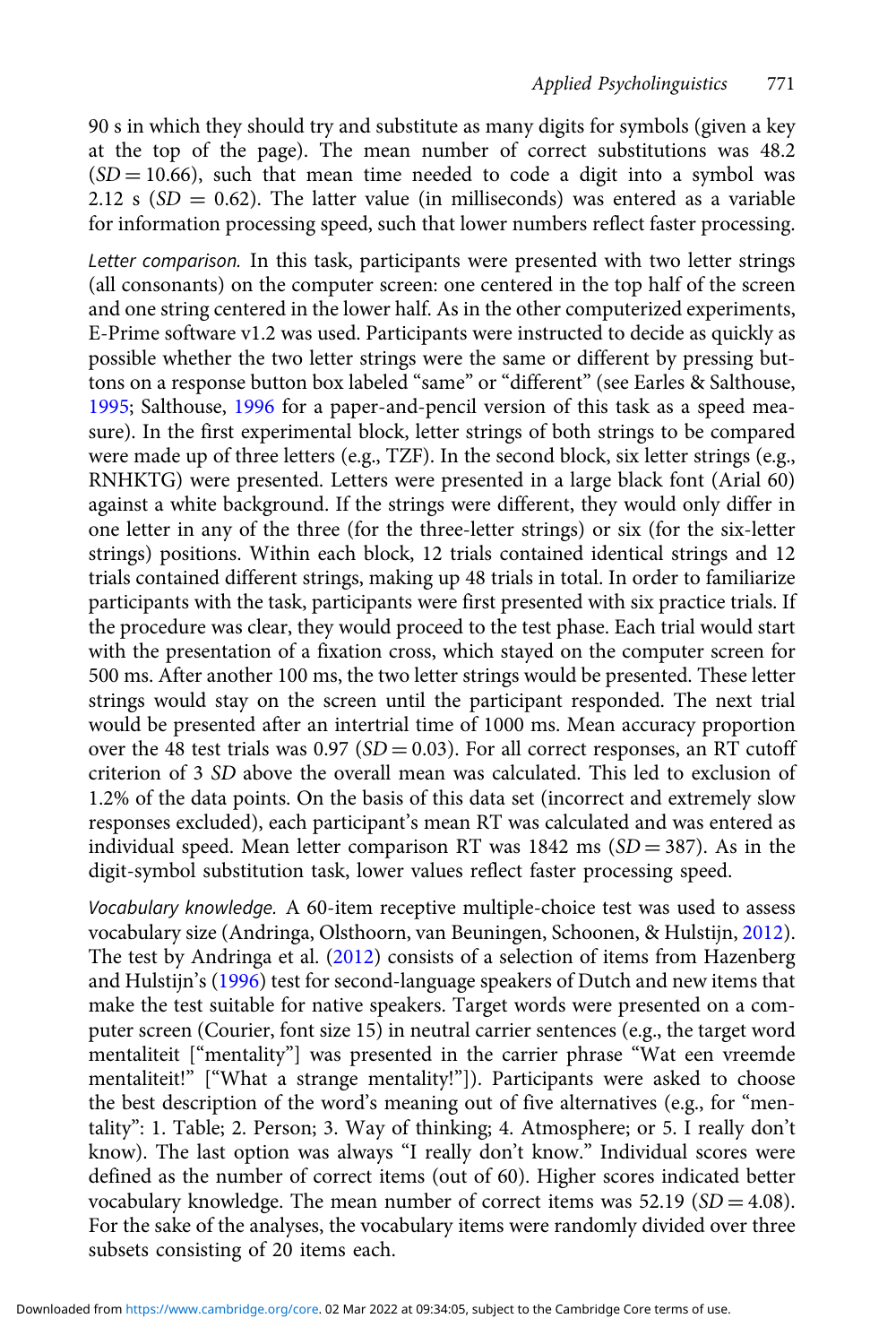#### Word recognition

Stimuli creation. Words to be presented as target stimuli for the present study were taken from Dutch sentences also used and described in Adank and Janse [\(2009](#page-24-0)). The sentences were translations from sentence material in the Speed and Capacity of Language Processing Test (Baddeley et al., [1992\)](#page-24-0). In this test, which can be administered in a written or auditory form, the participant has to decide as accurately and as quickly as possible whether sentence statements are true or false (e.g., for a true sentence: People wear socks on their feet; and for a false sentence: Most cars run on apple juice). There were 180 sentences in total (90 true and 90 false statements).

The speaker was a 31-year-old male speaker of Standard Dutch who had lived in the Netherlands all his life. The true and false sentences were presented for the speaker to read on a computer screen. He was asked to read the sentences as declarative statements. The speaker had already produced all sentences at his normal rate before producing them at a fast rate. For the fast-rate recording, he was instructed to always first read the sentence silently, and to then pronounce each sentence four times in a row. This turned out to be the most efficient way to produce the sentences quickly, fluently, and accurately. The fast and acoustically reduced speech style that the speaker produced through this elicitation procedure will be referred to as fast. The recordings were made in a sound-treated room, using a Sennheiser ME64 microphone. The recordings were saved as separate sentence files and downsampled to 22050 Hz (to limit file loading time). Out of the four attempts to produce each sentence, the second sentence was selected in the majority of the cases. As noted in Adank and Janse [\(2009](#page-24-0)), mean speech rate of these fast sentences was 10.2 intended syllables/s  $(SD = 1.6$  syllables/s) and young listeners' sentence verification accuracy on these fast sentences was significantly poorer than on the normal-rate sentences (82% in the fast condition [chance level being 50%], versus 97% in the normal-rate condition, which had a mean speech rate of 4.7 syllables/s).

Out of the 180 sentences, 100 noun words were excised as stimuli for the present study and were stored as separate audio files. The stimuli were faded in and out with a 10-ms raised cosine window to avoid too abrupt sound onsets and offsets (all speech signal editing was done in Praat, available from [www.praat.org](http://www.praat.org)). The nouns were taken from sentence-initial, sentence-medial and sentence-final positions. Due to the fast speaking style, some extracted items may have contained coarticulatory information about segments from preceding or following words. Nouns were one to four syllables long. Several nouns were in plural form (e.g., stoelen "chairs," ooms "uncles," and *vleugels* "wings"). Word frequencies (per million words) for these nouns were extracted from the SUBTLEX-NL corpus (Keuleers, Brysbaert, & New,  $2010$ ). Mean log word frequency of the items was 2.63 (SD = 0.89).

Stimuli were low-pass filtered with a sloping filter with a 20 dB/octave rolloff from 1 kHz onward. This filtering manipulation hardly affected the mean intensity of the stimuli (intensity difference between conditions being smaller than 1 dB).

Each participant was presented with 100 items in total, half unfiltered and half filtered. The items were divided over two stimulus lists according to a Latin-square design. Items that were filtered in stimulus list one were unfiltered in stimulus list two and vice versa. For the sake of the statistical analyses, the stimulus lists were further divided into subsets (or parcels) of 25 items (UnfilteredSetA, UnfilteredSetB, FilteredSetA, and FilteredSetB). Thus, on one list, the same set of 25 items makes up UnfilteredSetA, whereas it makes up FilteredSetA on the other list.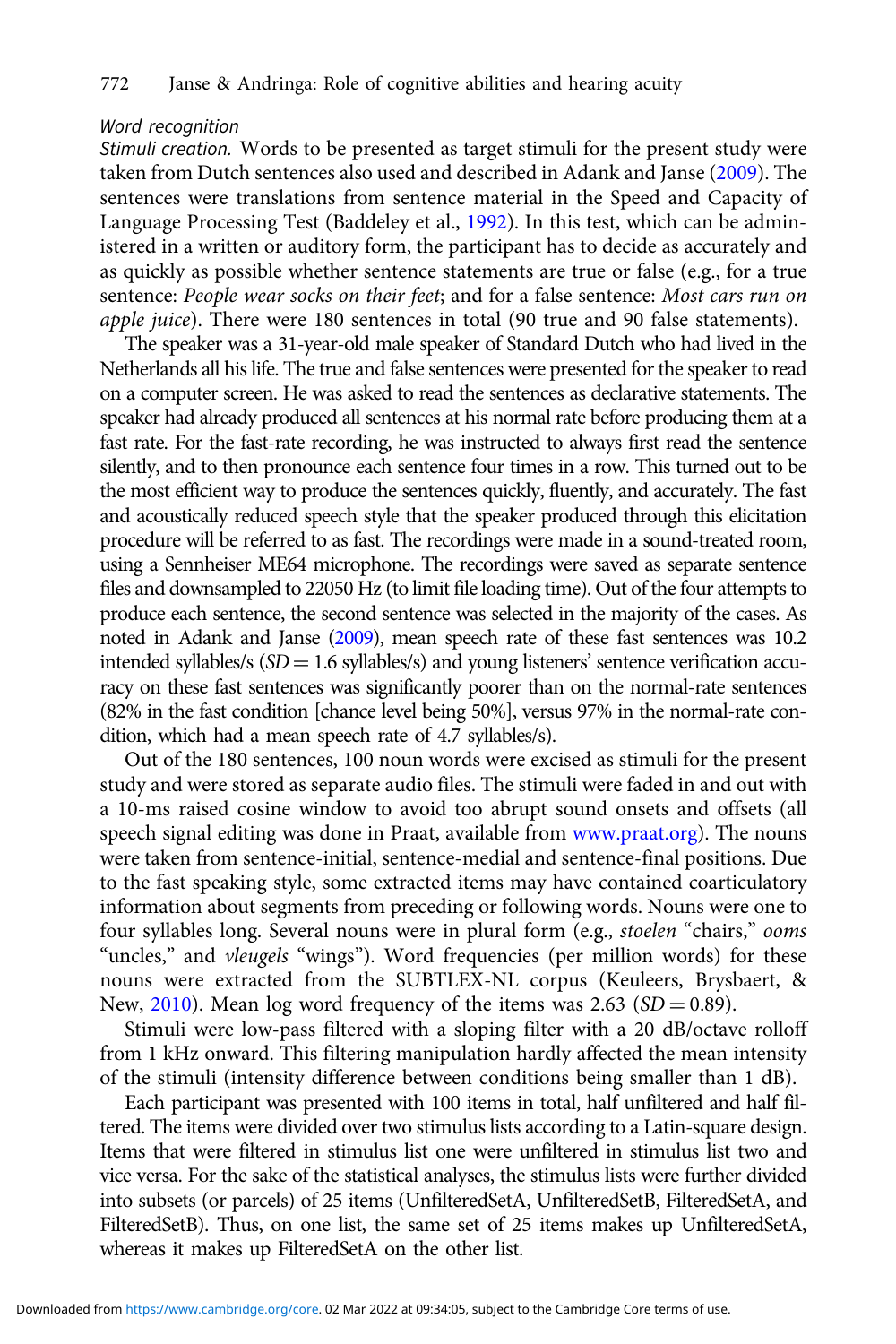In order to have intelligibility reference data for the words in the two listening conditions, we presented the stimuli to a small sample of young normal-hearing adults  $(N=14$ , all native speakers of Dutch aged between 19 and 24 and students at Radboud university), following the same task procedure as outlined below. Pure-tone thresholds in the young participants' better ear (at octave frequencies from 0.25 kHz to 8 kHz) did not exceed 15 dB HL. Mean accuracy in the unfiltered condition was 70% ( $SD = 5.89$ ), and mean accuracy in the filtered condition was 56% ( $SD = 10.88$ ). These data show that intelligibility of the fast words, even in the unfiltered condition, was not at ceiling for a young normal-hearing listener group either.

Task procedure. Participants were told that they would be presented with words taken from fast speech and that they would have to identify the words. The experiment was run using E-Prime software v1.2. Each trial started with a large black fixation cross, against a white background, which stayed in the center of the screen for 500 ms. The fixation cross was followed by a 200 ms blank screen, after which the auditory stimulus was presented. Participants were presented with the stimuli over closed headphones (Sennheiser HD 215) in a sound-attenuated booth at an average presentation level of 80 dB SPL (each unfiltered stimulus had been set to the same mean intensity level and the filtering manipulation had hardly affected mean intensity). All words were presented diotically. Items in the unfiltered and low-pass filtered conditions were presented intermixed as the order of items on the list was randomized for each participant. They were encouraged to guess which word had been presented if the word was unintelligible and to type in their responses using a regular computer keyboard. Whenever participants were not comfortable using a keyboard, the student assistant would type in the responses for them. After the participant had pressed the Enter key, the next trial would start (with the 500 ms fixation cross). Prior to the start of the test phase, 12 practice items were presented to familiarize participants with the talker and the task. The listening task took approximately 15 min.

All responses to the speech stimuli were scored by a human rater as being correct (coded as 1) or incorrect (coded as 0). Whenever a plural ending was added or omitted, this was scored as correct. The rater also gave full credit whenever there were obvious typos (e.g., sinmasappel for sinaasappel "orange"). Mean accuracy in the unfiltered condition was 52% ( $SD = 15$ , range: 12%–82%), and mean accuracy in the low-pass filtered condition was  $25\%$  (SD = 13, range: 4%–62%). Broken down by item set, mean performance accuracy was  $51\%$  (SD = 15) for UnfilteredSetA,  $53\%$  (SD = 17) for UnfilteredSetB,  $24\%$  (SD = 13) for FilteredSetA, and  $26\%$  (SD = 15) for FilteredSetB. There were no violations of normality in these accuracy distributions, such as skewness of kurtosis. Accuracy performance is also given in Figure [2](#page-12-0).

Participants were first presented with the listening task (which took about 15 min) and then with the other tasks (test of hearing acuity [10 min], digitsymbol substitution task [2 min], nonword repetition [10 min], digit span task [5 min], letter comparison [8 min], vocabulary task [15 min], and reading span [10 min]). The total session, including small breaks between tests, lasted about an hour and a half.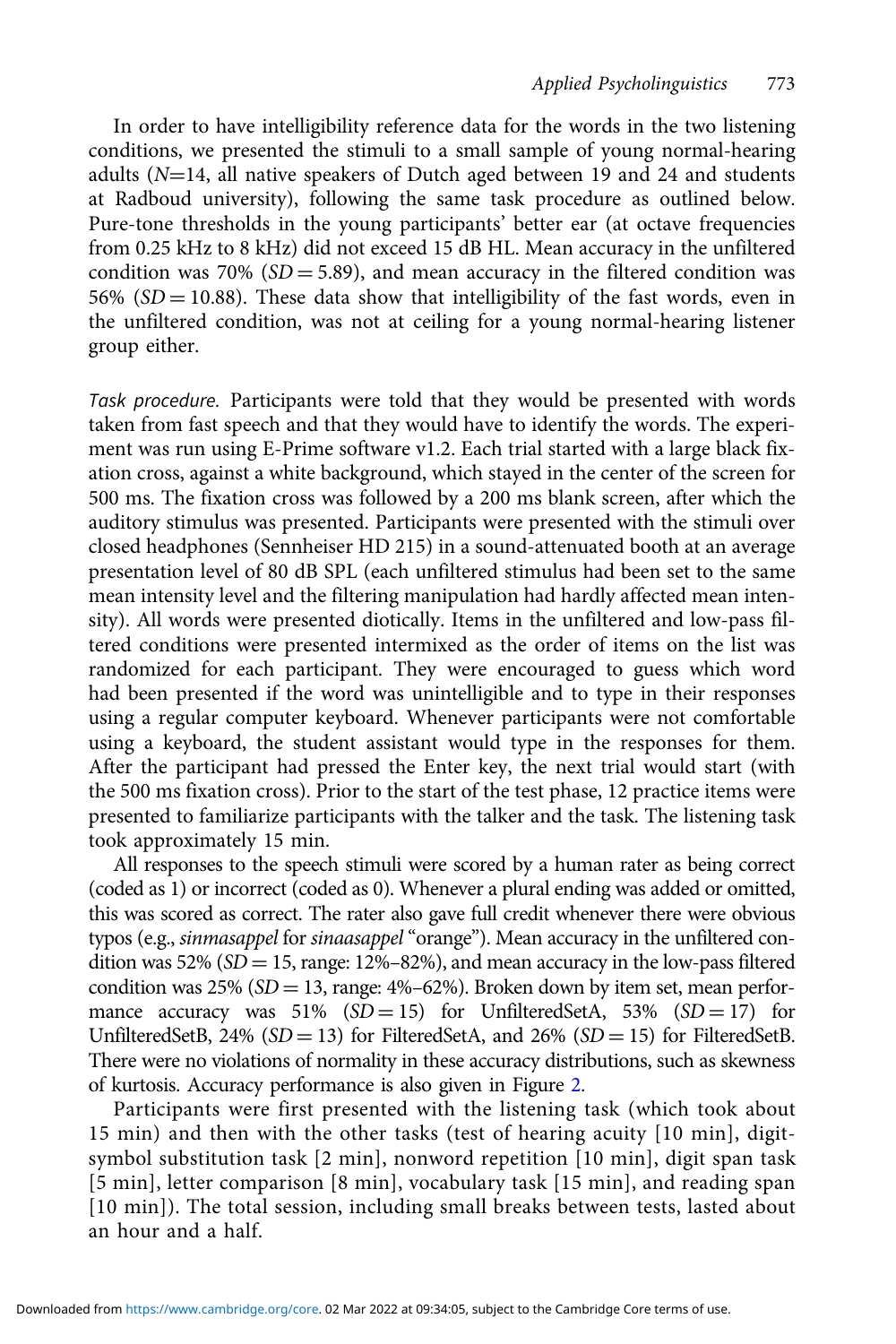<span id="page-12-0"></span>

Figure 2. Boxplot of accuracy performance in the two listening conditions. Asterisks indicate mean word recognition accuracy of a young normal-hearing reference group.

#### Analyses

SEM was used to model the relationship between word recognition accuracy and the hypothesized predictors (see Goodboy & Kline, [2017,](#page-25-0) for an introduction to SEM). SEM combines confirmatory factor analysis and correlation and regression, and distinguishes measurement models from structural models. At the level of measurement, the goal was to assess how well the measures described above are indicators of word recognition accuracy, hearing sensitivity, working memory, processing speed, and receptive vocabulary knowledge. At the structural level, the goal was to model how well hearing sensitivity, working memory, processing speed, and vocabulary predict individual differences in word recognition in unfiltered and low-pass filtered speech. The advantage of SEM is that it assesses the predictive value of each of the extracted factors while taking into account how these factors are themselves interrelated.

The factors that result from confirmatory factor analysis consist of the variance that each of its indicators (the observed variables) has in common. As a result, measurement error in the observed variables is partialed out and the latent variables may be considered free of measurement error. Because latent variables are preferably indicated by several observed variables, the items of the vocabulary test and the word recognition task were divided randomly into subsets or parcels (as described above), but parcels always consisted of at least 20 items. For hearing sensitivity, working memory, and processing speed no parceling was needed as we had several indicators for each.

SEM involves testing how well the observed data conform to the hypothesized model. Several indices of model fit exist. In this paper, we assessed the  $\chi^2$  test, which is sensitive to sample size and model complexity, but is useful in comparing nested models. In addition, the  $\chi^2/df$  ratio was used, which should be smaller than < 2. In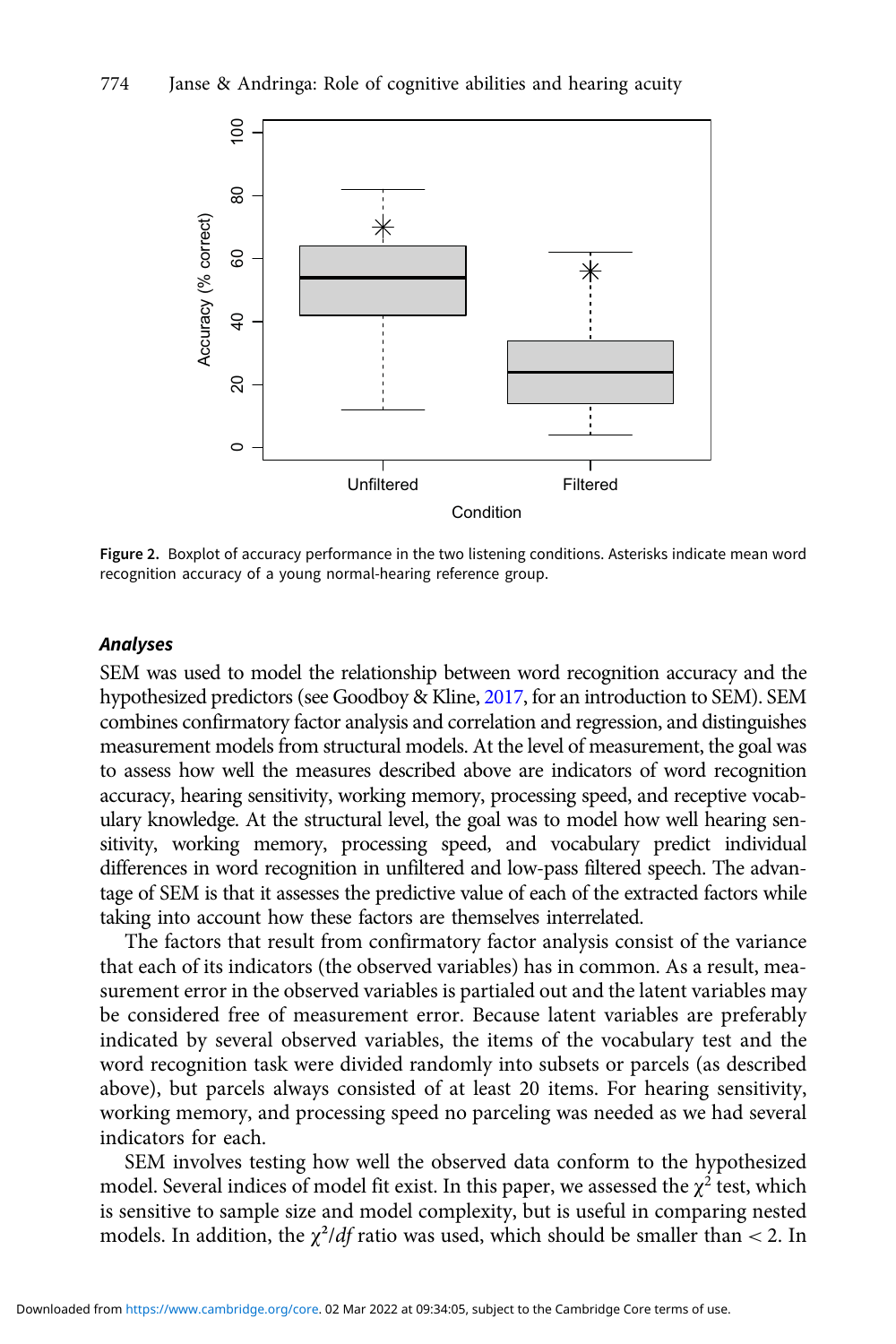addition, we made use of two indices that make adjustments for sample size and model complexity: the comparative fit index (CFI), which is preferably larger than 0.95, and the root mean squared error of approximation (RMSEA), which should be smaller than 0.06 (cf. Hu & Bentler, [1999](#page-25-0)).

A step-wise approach was adopted in modeling the data. Before we evaluated any relationships at the structural level of the model, we first assessed the appropriateness of the measurement model. At the measurement level, separate analyses were conducted for word recognition and hearing acuity. For word recognition, the goal was to test the assumption that two separate factors can be distinguished for recognition in unfiltered versus low-pass filtered conditions. For hearing acuity, we implemented a model of hearing loss as presented in Rönnberg et al. [\(2011](#page-27-0)) based on better ear pure-tone thresholds of 0.5, 1, 2, and 4 kHz. Finally, the remaining variables, which were intended as indicators of working memory, processing speed, and vocabulary knowledge, were analyzed together in one model. In addition, not only the fit of the hypothesized model was evaluated, but also those of plausible alternative models. This was done either to confirm the appropriateness of the hypothesized model or to select the solution that fitted our data best, and is a generally recommended procedure (Goodboy & Kline, [2017;](#page-25-0) Kline, [2005\)](#page-26-0).

As a final step, we modeled the structural relationships. As all predictors were hypothesised to explain variance in word recognition accuracy, a full model was constructed first containing all possible relationships. The most parsimonious model was then selected by means of a backward deletion process. In this exploratory procedure, regression weights that were not found to be significantly different from zero were set to zero, effectively removing them from the model. This was done only if their removal did not lead to significant loss of model fit in  $\chi^2$  points compared to the loss of degrees of freedom. At each step in the process, the quality of the data was assessed by inspecting univariate and multivariate normality on the basis of skewness, kurtosis and the Mahalanobis distance estimates. The values for skewness and kurtosis should lie below the maximum values considered acceptable for SEM analyses, that is, 3 for skewness and 10 for kurtosis (Kline, [2005](#page-26-0)). Violations of univariate or multivariate normality were never observed in the analyses to be presented below. Note that outliers were not removed in any of the measures (apart from response time outliers in the Letter Comparison task, see description). There were no missing data.

#### Results

#### The measurement model

Table [1](#page-14-0) presents the correlations between the observed variables before any parceling took place. For this purpose, hearing acuity was determined by calculating a high-frequency pure-tone average (HFPTA) over 1, 2, and 4 kHz for each individual's better ear. The table shows that each of the independent variables correlated with either word recognition in unfiltered speech or with recognition in low-pass filtered speech, or with both. It also shows that correlations between the predictors were generally weak, with the exception of the two measures of processing speed, which correlated moderately (.53).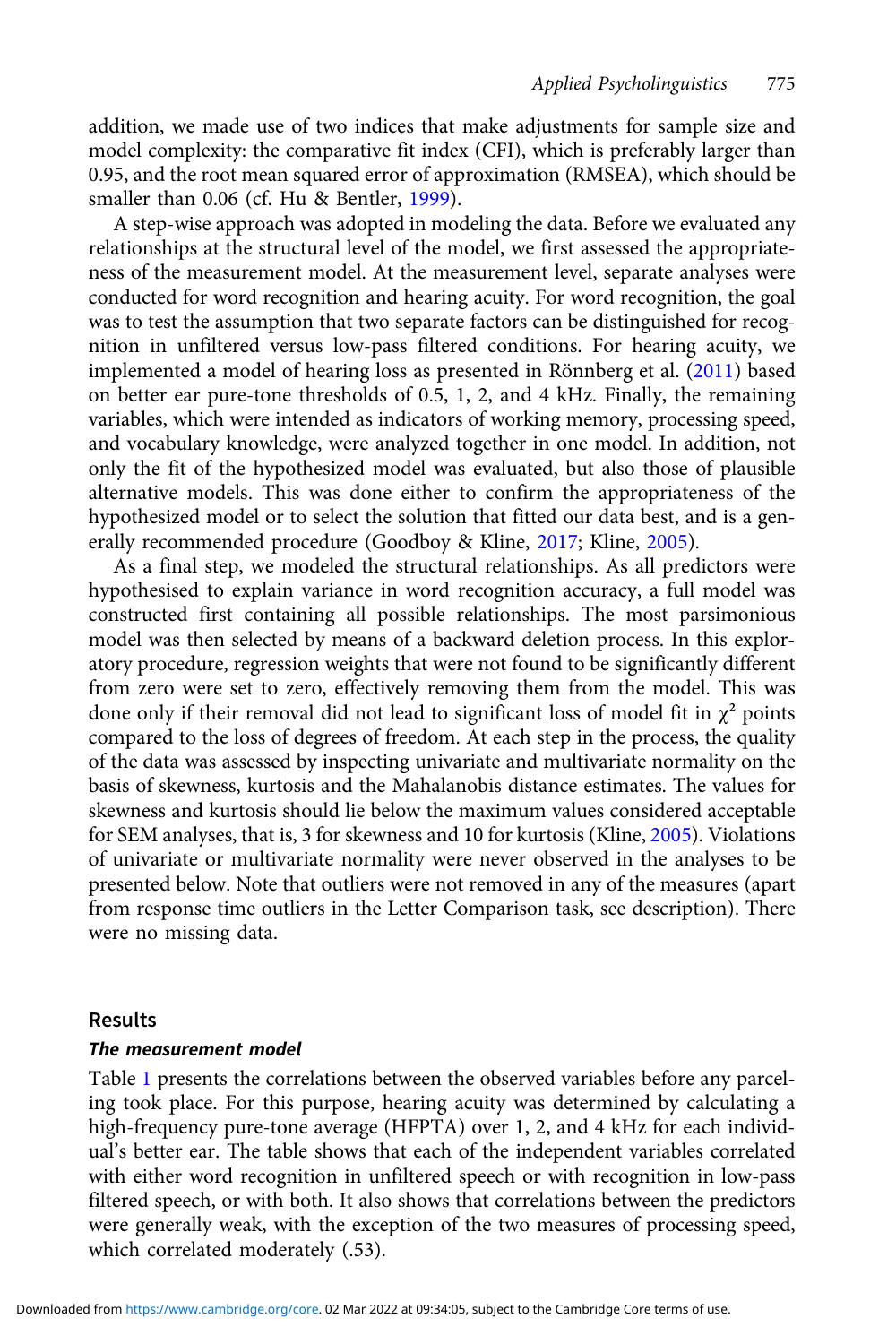| Variable                                        |     |                              | 3   | 4   | 5   | 6            |                                       | 8 | 9 |
|-------------------------------------------------|-----|------------------------------|-----|-----|-----|--------------|---------------------------------------|---|---|
| 1. Word recognition acc. unfiltered             |     |                              |     |     |     |              |                                       |   |   |
| 2. Word recognition acc. filtered               | .70 |                              |     |     |     |              |                                       |   |   |
| 3. Hearing acuity                               |     | $-.50 - .56 1$               |     |     |     |              |                                       |   |   |
| 4. Nonword repetition task<br>(residual)        | .43 | $\overline{\phantom{0}}$ .25 |     |     |     |              |                                       |   |   |
| 5. Digit span task                              |     | $.22 \t  .23$                |     |     |     |              |                                       |   |   |
| 6. Reading span task                            |     |                              |     | .27 | .26 |              |                                       |   |   |
| 7. Digit-symbol substitution task -.33 -.31 .34 |     |                              |     |     |     | $-.24 - .33$ |                                       |   |   |
| 8. Letter-string comparison task                |     | $-.24$                       | .23 |     |     |              | $-.36$ .53                            |   |   |
| 9. Vocabulary knowledge                         |     |                              |     |     |     |              | $.27 \t .24 \t .37 \t - .31 \t - .25$ |   |   |

<span id="page-14-0"></span>Table 1. Pearson correlations for all observed variables (only significant correlations are given at  $\alpha < .05$ , 2-tailed  $N=105$ ); the numbers in the top row correspond to the numbers in the first column

As a first step in the analysis, we assessed the appropriateness of extracting two factors from the Word Recognition task: recognition of unfiltered words versus recognition of low-pass filtered words. To this end, we compared two models. The first consisted of two latent variables that were each regressed onto two parcels based on the unfiltered speech items (unfiltered) and two parcels based on the low-pass filtered items (filtered). The second model consisted of one latent variable regressed onto all four parcels. The two-factor solution yielded good model fit:  $\chi^2$  (1) = 0.41,  $p = .84$ ,  $\chi^2/df$  ratio = 0.41, CFI = 1.000, and RMSEA = 0.00. The one-factor model fitted poorly:  $\chi^2$  (2) = 28.10,  $p = .00$ ,  $\chi^2/df$  ratio = 14.05, CFI = 0.898, and  $RMSEA = 0.354$ . Clearly, the solution that distinguishes between the factors unfiltered and filtered is to be preferred over a model that makes no allowance for the two types of listening conditions. Table [2](#page-15-0) summarizes this model. All factor loadings are above 0.80. UnfilteredSetB has the largest error variance associated with it, but a respectable amount of 65% of its variance is still explained by the model, as indicated by the squared multiple correlation.

Second, hearing acuity was modeled, following Rönnberg et al. ([2011](#page-27-0)), on the basis of the observed hearing threshold values at 0.5, 1, 2, and 4 kHz in the better ear (cf. Lin, Thorpe, Gordon-Salant, & Ferrucci, [2011,](#page-26-0) who refer to this frequency range as being most relevant for speech). The model consisted of one better ear hearing acuity factor regressed onto the four pure-tone threshold scores. If the residual variances at 0.5 kHz and 1 kHz were allowed to covary, the model fitted reasonably well:  $\chi^2$  (1) = 2.31, p = .13,  $\chi^2/df$  ratio = 2.31, CFI = 0.991, and RMSEA = 0.112. The results are displayed in Table [3.](#page-15-0)

Third and finally, we tested whether the measures of nonword repetition, digit span, reading span, digit-symbol substitution, letter string comparison, and vocabulary (parceled into three subsets) were accurate representatives of working memory, processing speed, and vocabulary knowledge. Again, two alternative models were tested. First, a three-factor model was tested that conformed to the hypothesized underlying structure: a working memory factor was regressed onto the reading span,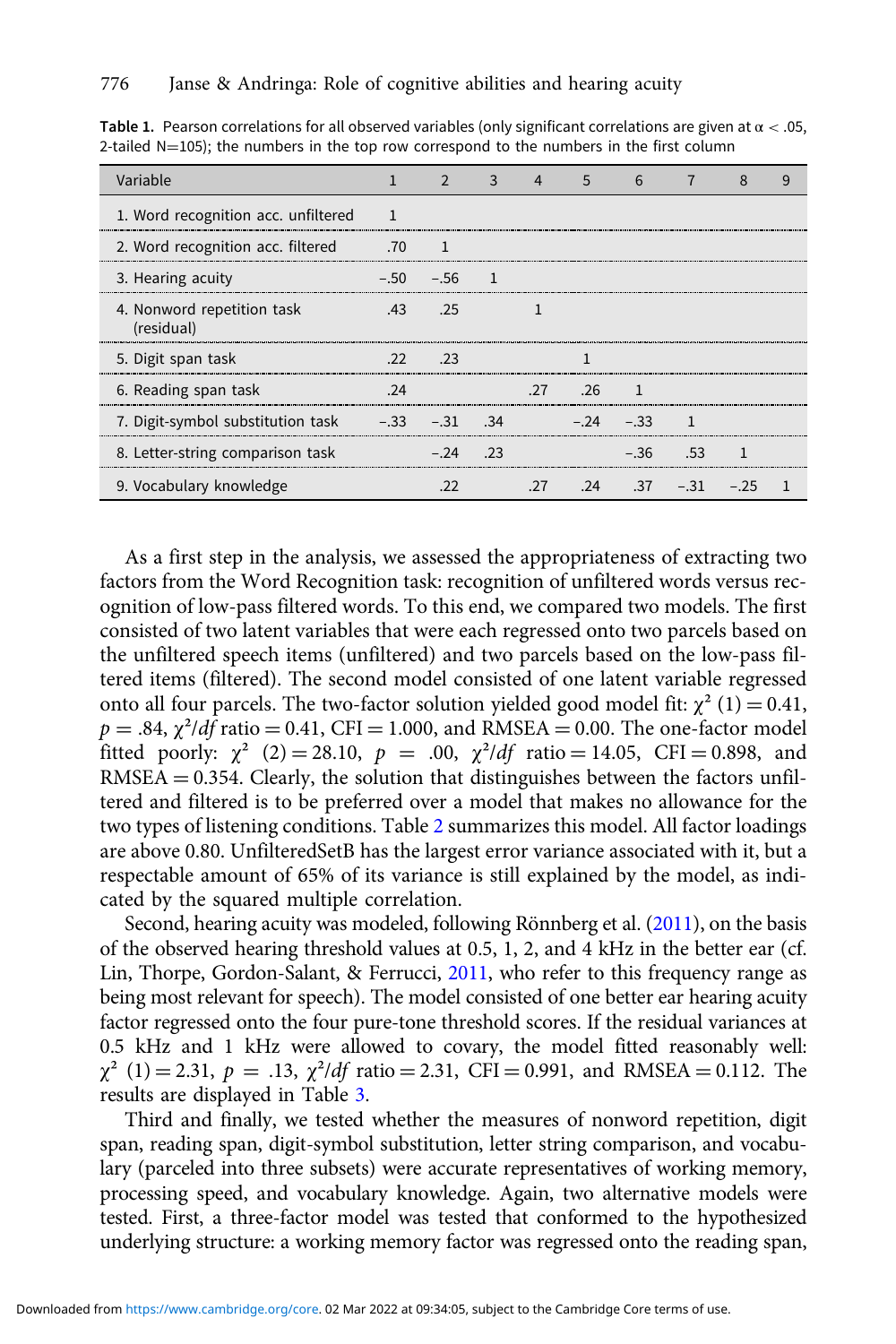<span id="page-15-0"></span>Table 2. Model solution for word recognition accuracy, presenting standardized (β) and unstandardized (B) factor loadings, standard errors (SE), squared multiple correlations (SMC), and error variance estimates

| Observed variable   | Latent construct |     | B (SE)              | <b>SMC</b> | Error var. (SE)           |
|---------------------|------------------|-----|---------------------|------------|---------------------------|
| UnfilteredSetA      | Unfiltered       | .94 | $0.138$ $(0.012)^*$ | .88        | $.003$ $(.002)$           |
| UnfilteredSetB      | Unfiltered       | .81 | $0.139$ $(0.015)^*$ | .65        | $.010(.002)^*$            |
| <b>FilteredSetA</b> | Filtered         | .87 | $0.108$ $(0.010)^*$ | .75        | $.004(.001)$ <sup>*</sup> |
| FilteredSetB        | Filtered         | .91 | $0.137$ $(0.012)^*$ | .82        | $.004(.001)$ <sup>*</sup> |
| Covariances         |                  |     | Correlation         |            | Estimate (SE)             |
| Unfiltered-Filtered |                  |     | .80                 |            | .80 (.05) *               |

\*Differs significantly from zero ( $p < .05$ ).

Table 3. Model solution for hearing acuity based on better ear threshold values, presenting standardized (β) and unstandardized (B) factor loadings, standard errors (SE), squared multiple correlations (SMC), and error variance estimates

| Observed variable     | Latent construct |     | B(SE)                      | <b>SMC</b> | Error var. (SE)               |
|-----------------------|------------------|-----|----------------------------|------------|-------------------------------|
| $0.5$ kHz             | Hearing acuity   | .27 | 1.00 <sup>a</sup>          | .07        | $54.65$ (7.73) <sup>*</sup>   |
| $1$ kHz               | Hearing acuity   | .63 | $2.89$ (.96) <sup>*</sup>  | .65        | 53.54 $(8.74)^*$              |
| $2$ kHz               | Hearing acuity   | .83 | $5.38(2.17)^*$             | .69        | $57.21$ $(17.49)^*$           |
| 4 kHz                 | Hearing acuity   | .81 | $7.28$ (2.94) <sup>*</sup> | .40        | $121.56$ (33.07) <sup>*</sup> |
| Error covari-<br>ance |                  |     | Correlation                |            | Covariance (SE)               |
| $0.5$ kHz-1 kHz       |                  |     | .58                        |            | $31.14 (6.70)^*$              |

<sup>a</sup>Set to 1 to achieve model identification. \*Differs significantly from zero ( $p < .05$ ).

digit span, and residualized nonword repetition scores; a processing speed factor was regressed onto the digit-symbol substitution and letter comparison scores; and a vocabulary knowledge factor was regressed onto the three vocabulary subset scores. This model achieved good fit:  $\chi^2$  (6) = 1.697, p = .89,  $\chi^2/df$  ratio = 0.34, CFI = 1.000, and  $RMSEA = 0.000$ . We considered a two-factor model that did not make a distinction between working memory and processing speed to be the most plausible alternative. Here one cognitive ability factor was regressed onto the five memory and speed measures. This model did not meet the criteria for good model fit on the CFI and RMSEA indices:  $\chi^2$  (19) = 30.363, p = .05,  $\chi^2/df$  ratio = 1.60, CFI = 0.937, and RMSEA = 0.076. The three-factor solution was retained and its details are presented in Table [4.](#page-16-0) As can be seen, the two processing speed variables and the vocabulary subscores were good indicators of their respective latent variables. For working memory, however, we found that reading span was by far the most important contributor. The squared multiple correlations for nonword repetition and digit span performance show that no more than 13% and 15% of their variance was explained by the model.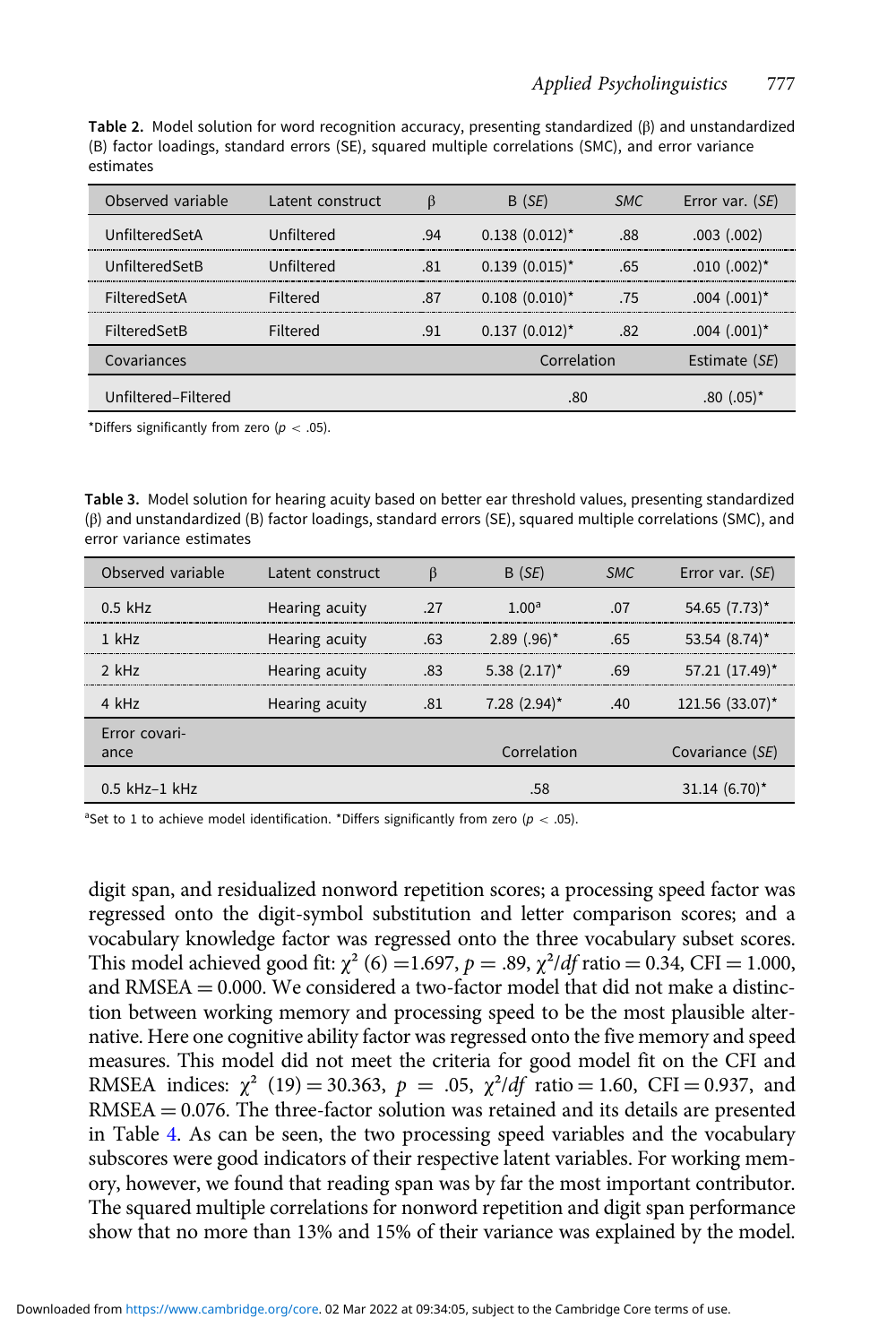<span id="page-16-0"></span>Table 4. Model solution for memory, processing speed and vocabulary knowledge, presenting standardized (β) and unstandardized (B) factor loadings, standard errors (SE), squared multiple correlations (SMC), and error variance estimates

| Observed variable                 | Latent construct | $\beta$     | B(SE)                      | <b>SMC</b>    | Error var. (SE)             |
|-----------------------------------|------------------|-------------|----------------------------|---------------|-----------------------------|
| Nonword rep.                      | Working memory   | .36         | $1.95(0.63)$ *             | .13           | $25.09$ $(3.67)^*$          |
| Digit span                        | Working memory   | .39         | 6.97 $(2.08)^*$            | .15           | 270.59 (41.24)*             |
| Reading span                      | Working memory   | .72         | $3.82$ (0.70) <sup>*</sup> | .51           | $13.82$ (4.56) <sup>*</sup> |
| Digit-symbol task                 | Processing speed | .74         | 351.9 (58.6)*              | .51           | 104177 (33419)*             |
| Letter comparison task            | Processing speed | .71         | 274.9 (46.7)*              | .54           | 72944 (20989)*              |
| VocabSetA                         | Vocabulary know. | .67         | $0.059$ $(0.008)^*$        | .45           | $0.004$ $(.001)^*$          |
| VocabSetB                         | Vocabulary know. | .75         | $0.056$ $(0.007)^*$        | .58           | $0.002$ $(.001)^*$          |
| VocabSetC                         | Vocabulary know. | .83         | $0.071$ $(0.008)^*$        | .69           | $0.002$ $(.001)^*$          |
| Covariance                        |                  | Correlation |                            | Estimate (SE) |                             |
| Working memory-Processing speed   |                  |             | $-.60$                     |               | $-.60(.14)$ *               |
| Working memory-Vocabulary know.   |                  |             | .60                        |               | $.60$ $(.12)^*$             |
| Processing speed-Vocabulary know. |                  |             | $-42$                      |               | $-.42$ (.12) <sup>*</sup>   |

\*Differs significantly from zero ( $p < .05$ )

#### The structural model

The results obtained in the analyses at measurement level were subsequently used to model the hypothesized relationships between word recognition in both unfiltered and filtered fast speech on the one hand, and hearing acuity, working memory capacity, processing speed, and vocabulary knowledge on the other. One can think of our data as repeated measures data, where word recognition accuracy was measured in both unfiltered and filtered conditions. Repeated measures data are often analyzed by means of analyses of covariance, where the effect of a particular treatment on a posttest is predicted from pretest results in addition to the treatment. These data were modeled in a similar fashion: All four predictors (hearing acuity, memory capacity, processing speed, and vocabulary knowledge) were regressed onto both word recognition factors (unfiltered and filtered). However, we also regressed the unfiltered speech factor onto the filtered speech factor. In setting up our model this way, we tested (a) which of the four independent factors predicted word recognition ability in unfiltered speech and (b) which of the four independent factors predicted word recognition ability in low-pass filtered speech on top of what is already explained by word recognition in unfiltered speech. The model is graphically depicted in Figure [3](#page-17-0). It met all criteria for good model fit:  $\chi^2$  (88) = 109.17, p = .06,  $\chi^2$ /df ratio = 1.24, CFI = 0.968, and RMSEA = 0.0484. As a final step, the most parsimonious model was selected. Five out of nine structural regression weights were found not to differ significantly from zero and were set to zero (see Figure [4](#page-17-0)). The loss of model of fit associated with their removal was not significant:  $\Delta \chi^2$  (5) = 6.3205.231, p = .28.

Table [5](#page-18-0) and Figure [4](#page-17-0) display the final model results. A similar pattern of correlations was found for the predictors with unfiltered and filtered word recognition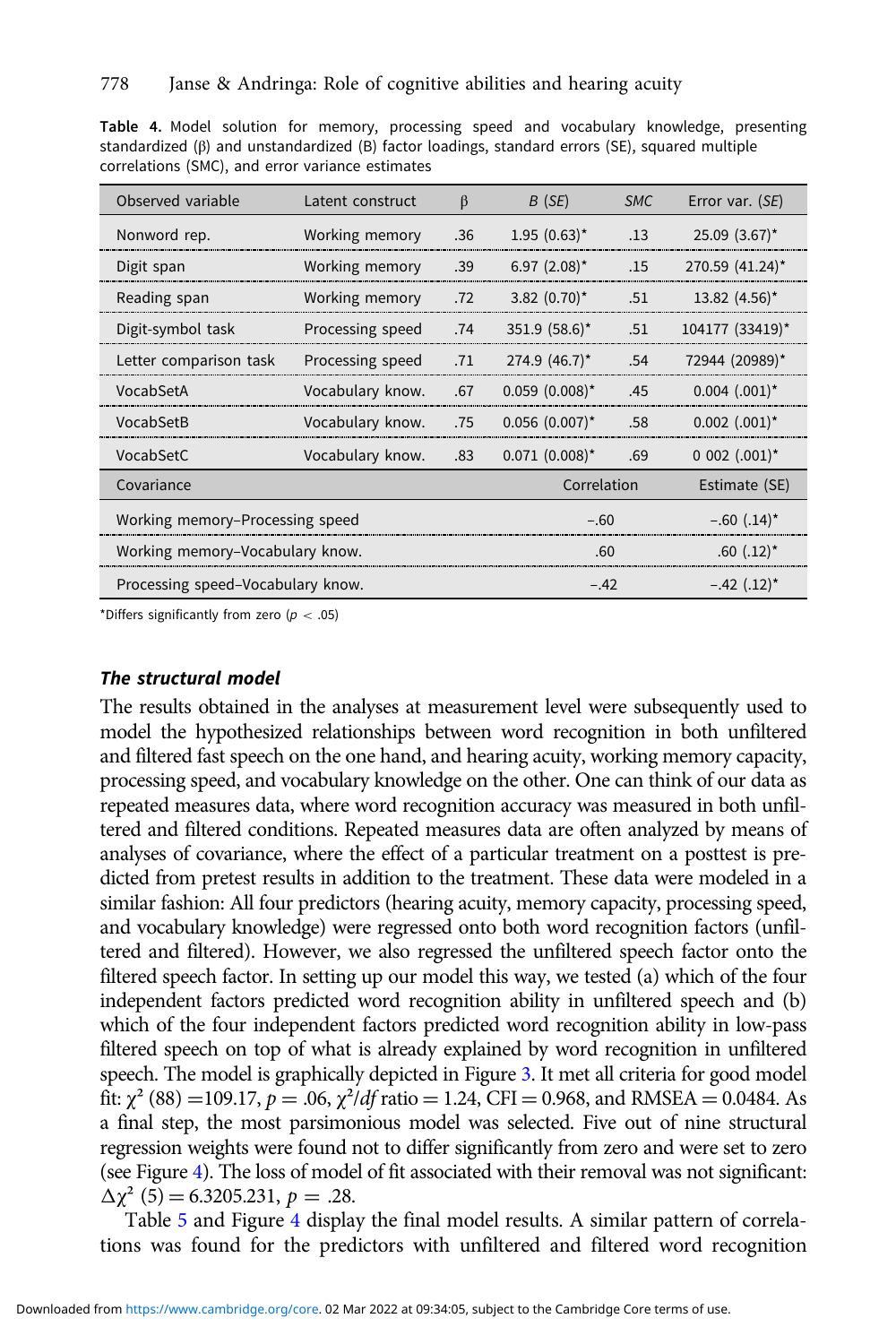<span id="page-17-0"></span>

Figure 3. Tested structural model of word recognition in the two listening conditions.



Figure 4. Observed standardised regression weights of the latent factors with Word Recognition Accuracy in filtered and unfiltered speech conditions.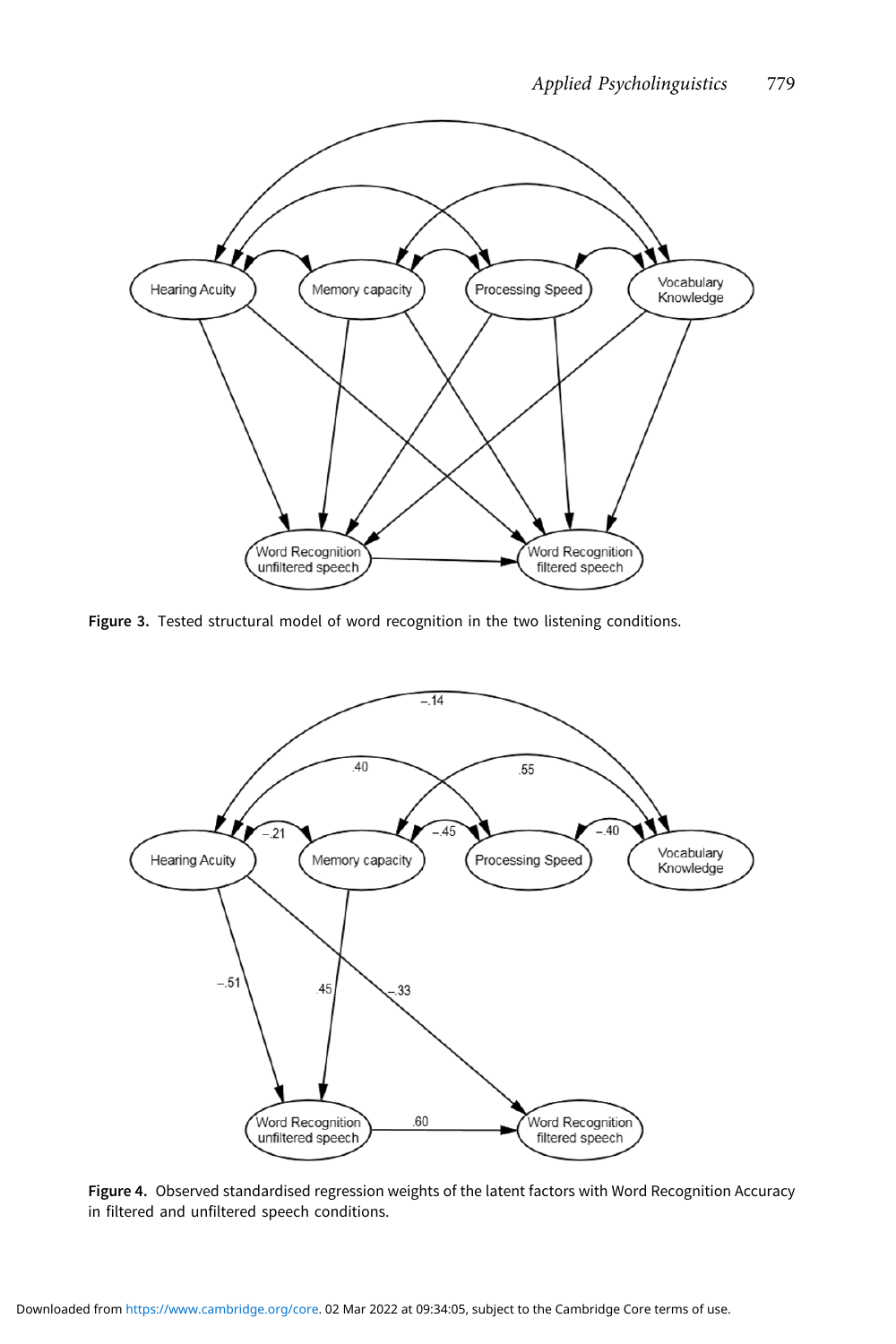|                             |      | Word recognition<br>unfiltered | Word recognition fil-<br>tered |  |  |  |
|-----------------------------|------|--------------------------------|--------------------------------|--|--|--|
| <b>Predictors</b>           |      |                                |                                |  |  |  |
| Hearing acuity              | - 60 | - 51                           | - 69                           |  |  |  |
| Working memory              |      |                                |                                |  |  |  |
| Processing speed            | - 41 |                                | $-37$                          |  |  |  |
| Vocabulary knowledge        |      |                                |                                |  |  |  |
| Word recognition unfiltered | n a  | n a                            |                                |  |  |  |
| Variance explained          |      |                                |                                |  |  |  |

<span id="page-18-0"></span>Table 5. Implied correlations and standardized regression weights of the latent factors with the dependent variable word recognition accuracy as obtained in the final model

accuracy: the strongest correlation was found for hearing acuity, the weakest for vocabulary. All correlations were in the expected direction: participants tended to perform better on the word recognition task as they experienced less hearing difficulties, as their working memory capacity was larger, as their processing speed was faster, and as their vocabulary knowledge was larger. The standardized regression weights show that neither processing speed nor vocabulary knowledge explained any unique variance in unfiltered or filtered word recognition accuracy. In total, 55% of the variance in unfiltered word recognition accuracy was explained by hearing acuity and working memory, the former accounting for a slightly larger share of the variance than the latter. In filtered word recognition accuracy, a total of 70% of the variance was explained. However, the vast majority of that variance was explained by word recognition accuracy in unfiltered speech. Hearing acuity explained a significant amount of extra variance. This latter finding should be interpreted as an interaction between hearing acuity and type of word recognition, such that hearing acuity was significantly more predictive of individual differences in filtered than in unfiltered word recognition. None of the other predictors were found to explain additional variance. Table [6](#page-19-0) presents the correlations between the four factors (also shown in Figure [4\)](#page-17-0). Hearing acuity did not correlate much with the other predictors, except for processing speed. The other three predictors correlated moderately.

A number of additional analyses were performed. We tested a model in which the relationship between word recognition in unfiltered and filtered speech was reversed: the filtered speech factor was regressed onto the unfiltered speech factor. In this model presented in Table [7](#page-19-0), which fitted equally well, working memory was found to explain unique variance in the unfiltered speech factor beyond what was already explained by the filtered speech factor. This indicates that there is an interaction between working memory and type of word recognition: working memory explains individual differences in unfiltered word recognition accuracy significantly better than in filtered word recognition accuracy. We also tried models in which one or more of the predictors were simply removed, for example, to test whether vocabulary knowledge did explain variance in the absence of memory. However, neither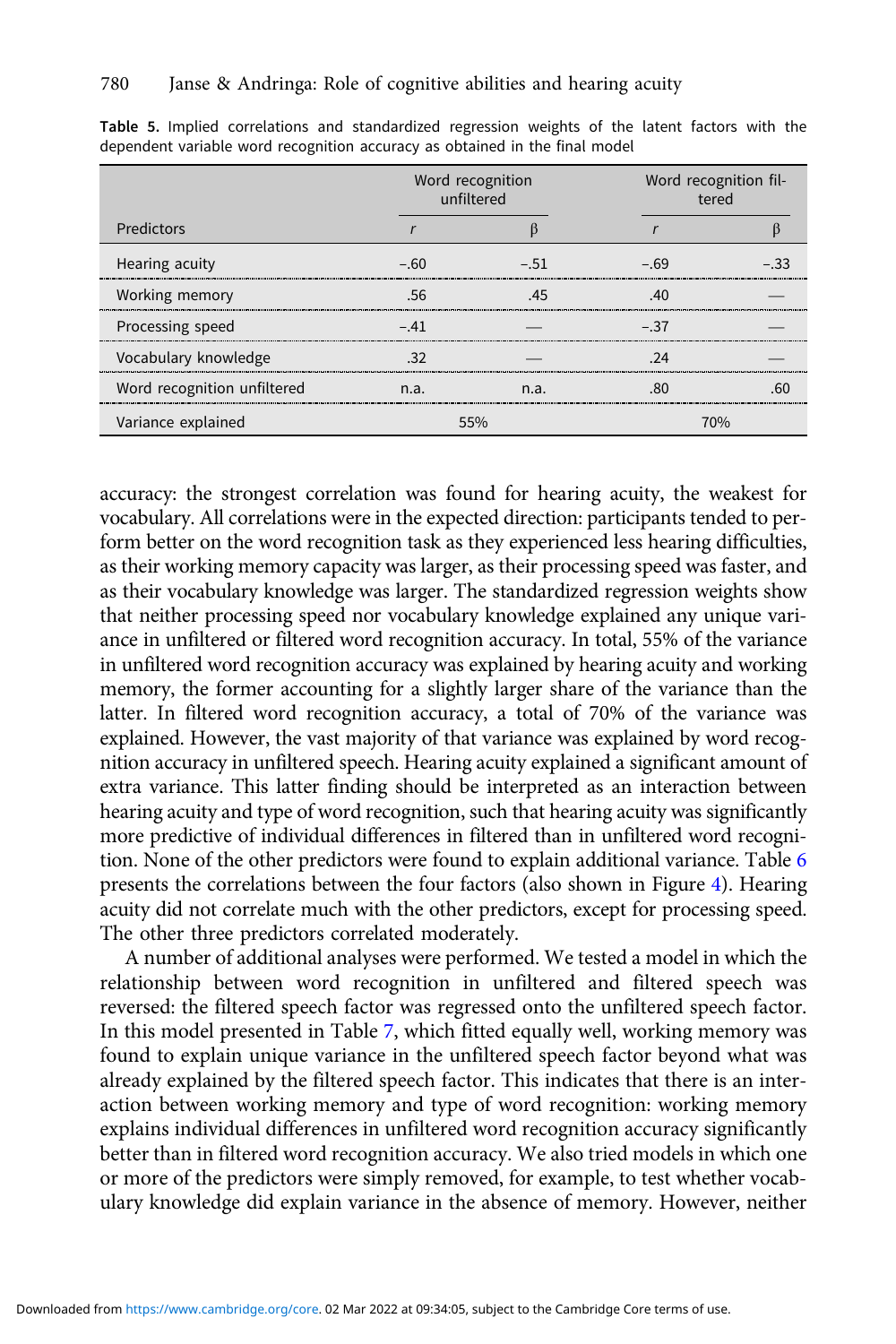| <b>Table 6.</b> Correlations between the four predictor factors |         |                |                  |  |  |
|-----------------------------------------------------------------|---------|----------------|------------------|--|--|
|                                                                 | Hearing | Working memory | Processing speed |  |  |
| Working memory                                                  |         |                |                  |  |  |
| Processing speed                                                |         | $-.45$         |                  |  |  |
| Vocabulary knowledge                                            | - 14    |                | $-.40$           |  |  |

<span id="page-19-0"></span>Table 6. Correlations between the four predictor factors

Table 7. Implied correlations and standardized regression weights of the latent factors with the dependent variable word recognition accuracy as obtained in the "reversed" model in which the relationship between word recognition in unfiltered and filtered performance was reversed

|                           |      | Word recognition<br>filtered | Word recognition<br>unfiltered |  |  |
|---------------------------|------|------------------------------|--------------------------------|--|--|
| Predictors                |      |                              |                                |  |  |
| Hearing acuity            | - 70 | - 64                         | - 55                           |  |  |
| Working memory            |      |                              |                                |  |  |
| Processing speed          | - 39 |                              | - 39                           |  |  |
| Vocabulary knowledge      |      |                              |                                |  |  |
| Word recognition filtered | n.a. | n.a.                         |                                |  |  |
| Variance explained        |      |                              |                                |  |  |

vocabulary knowledge nor speed explained additional variance in the absence of either memory or hearing acuity.

Finally, we ran a model with age as an additional, fifth predictor. This model fitted the data well, too,  $\chi^2$  (98) = 118.40,  $p = .08$ ,  $\chi^2/df$  ratio = 1.21,  $CFI = 0.972$ , and RMSEA = 0.045, but the results did not change: age correlated with both word recognition factors (respectively -.54 and -.55 for recognition in unfiltered and filtered speech), but did not explain additional variance in the model. These results suggest that the effects of age on word recognition accuracy can be explained entirely by hearing acuity and working memory (as for correlations: between age and hearing construct:  $r = .58$ ,  $p < .001$ ; between age and working memory construct:  $r = -.31, p < .01$ .<sup>1</sup>

#### **Discussion**

This study was set up to investigate the importance of hearing acuity, information processing speed, working memory, and vocabulary knowledge for older adults' recognition of single words taken from fast speech. Hearing acuity and working memory each predicted unique variance in word recognition accuracy, but not to the same extent in unfiltered and low-pass filtered speech. Hearing acuity was more predictive in low-pass filtered speech than in unfiltered speech, whereas working memory was more predictive in unfiltered speech than in low-pass filtered speech. Processing speed and vocabulary knowledge did not explain unique variance in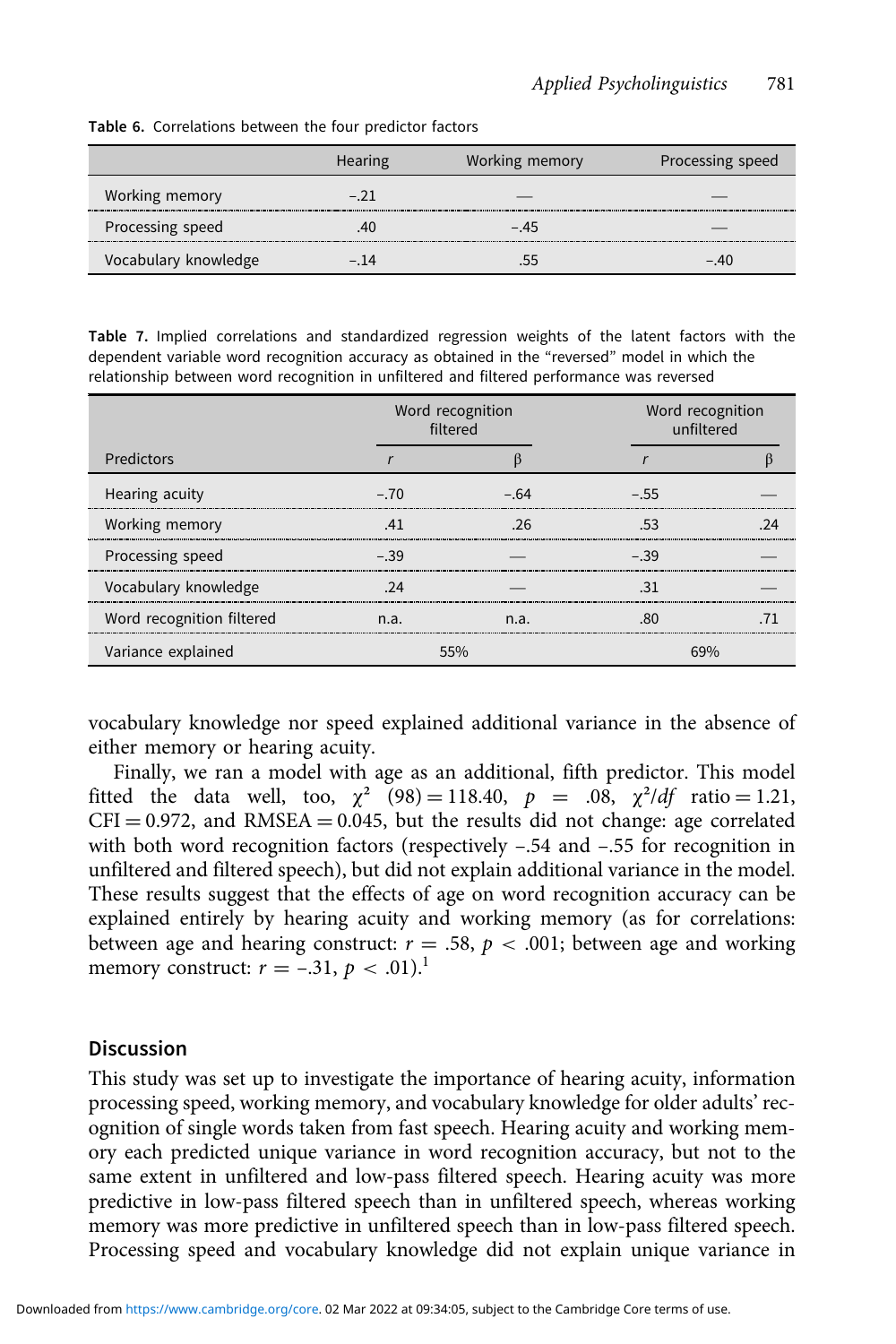word recognition, even though both correlated significantly with word recognition accuracy. Note that, even though hearing acuity and working memory accounted for a sizable part of the total variance in word recognition performance, a large part of the variance was still not accounted for (cf. Tables [5](#page-18-0) and [7\)](#page-19-0). This suggests that not all relevant factors have been captured in this study.

The contribution of stimulus audibility to word recognition was assessed in two ways: by manipulating audibility of the fast word stimuli through filtering and by relating the continuous variation in participants' hearing acuity to word recognition. The correlations between hearing acuity and word recognition accuracy confirm that hearing plays an important role in explaining individual differences in fastword recognition (as intensity level of stimulus presentation was fixed for all participants). Even in the unfiltered condition, the observed correlation between hearing and word recognition was quite strong ( $r = -.60$ ) in our participant sample of older adults. Hearing acuity in the sample was generally relatively good with 64 (out of 105) participants having only fairly mild hearing losses (high-frequency pure-tone averages of maximally 25 dB HL), and only seven participants having pure-tone averages exceeding 40 dB HL. This suggests that fast and reduced speech may be difficult to recognize and makes a substantial demand on someone's hearing acuity. The results also show that between-listener differences in stimulus audibility were more predictive in the filtered than in the unfiltered condition. The filtering likely removed audible information from the stimulus, compromising the ability to properly recognize the words even further. This led to poorer performance on the task, especially by those with poorer hearing. The results for the predictive power of hearing acuity thus largely follow from individual differences in stimulus audibility in the two listening conditions.

This study extends individual-differences findings by previous studies: several literature reviews (Akeroyd, [2008;](#page-24-0) Besser, Koelewijn, Zekveld, Kramer, & Festen, [2013;](#page-24-0) Dryden et al., [2017\)](#page-25-0) already showed that working memory is important for recognition of clearly articulated speech masked by noise, and our results suggest this is similarly true for the recognition of words taken from fast speech. The results also align with findings by Dryden et al. [\(2017\)](#page-25-0) on the predictive role of working memory across test materials: memory plays an important role for recognition at the lowest meaningful level, and not just at higher (sentence) levels of language processing where information needs to be integrated. However, contrary to our expectation, we did not find that working memory was more strongly implicated in acoustically more adverse listening conditions. The opposite was true: the associations between word recognition performance and memory were significantly weaker in the challenging condition, while the standard deviations of the mean recognition accuracies in both listening conditions were about equal, such that the weaker strength of the association between memory and word recognition performance in the filtered condition cannot be attributed to floor effects in performance.

A corollary of general capacity models of working memory is that working memory capacity is drawn on especially in situations when processing is more taxing (e.g., Baddeley, [2006](#page-24-0); Just & Carpenter, [1992](#page-26-0); King & Just, [1991](#page-26-0); MacDonald et al., [1992\)](#page-26-0). On the basis of the ELU model, one would predict that working memory capacity is more predictive of spoken language processing when listening conditions are more challenging (cf. Rönnberg, Rudner, Lunner, & Zekveld, [2010\)](#page-27-0). This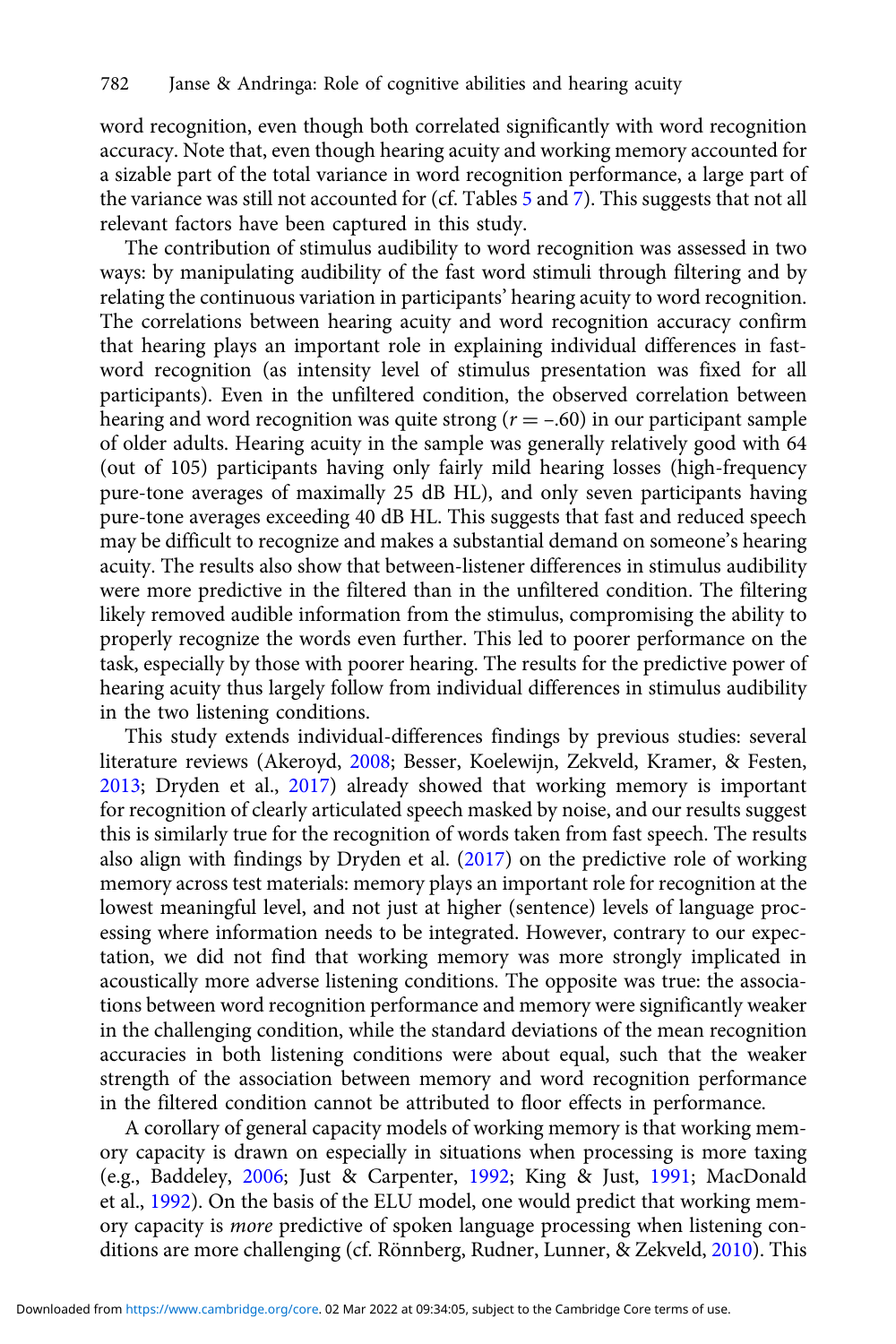argument was brought up earlier by Lunner and Sundewall-Thorén ([2007](#page-26-0)), who observed that, at matched speech recognition performance levels, working memory was only associated with listening conditions assumed to be more demanding (modulated noise rather than unmodulated noise, and specific hearing-aid settings over others). To our knowledge, few studies have actually addressed the question of whether predictive power of working memory for speech recognition performance may differ across performance levels within the same listener group, and some have provided indecisive results (e.g., Heinrich & Knight, [2016](#page-25-0), whose results show an insignificant tendency for working memory to be more strongly associated with speech recognition at poorer performance levels).

One result that might be comparable is from a study by some authors of the ELU model on differential cognitive-capacity effects for hearing-impaired listeners at different performance levels (Rudner, Rönnberg, & Lunner, [2011\)](#page-27-0). This study investigated hearing-impaired listeners' recognition of speech in different noise masking conditions, and with different hearing-aid settings. In unaided listening conditions (i.e., when participants were not wearing their hearing aids) and when sentences were presented in stationary noise, participants with high working memory capacity outperformed participants with low working memory capacity in that the former group could stand more noise. Critically, this (working memory capacity) group difference in stationary-noise tolerance was only found at an 80% sentence accuracy level, but not at a 50% accuracy level. Results on the predictive power of working memory were again different for different types of noise masking and different hearing-aid settings, but the unaided stationary-noise listening conditions seems closest to our listening conditions, hence providing the most straightforward comparison.

Our finding that the association between working memory and speech recognition was stronger in the less adverse condition seems to fit better with working memory models that claim that there is no structural separation between working memory and long-term memory and that argue that working memory contains activated long-term memory information (e.g., Cowan, [2005](#page-24-0); Ericsson & Kintsch, [1995](#page-25-0); MacDonald & Christiansen, [2002\)](#page-26-0). In these models, working memory capacity reflects the ability to activate long-term memory representations and to keep them active for ongoing processes, and they are thought to be mediated by the level of one's expertise or experience (e.g., Cowan, [2005](#page-24-0); Ericsson & Kintsch, [1995](#page-25-0); Jones, Gobet, & Pine, [2007](#page-26-0); MacDonald & Christiansen, [2002](#page-26-0)). High working memory scores should then be seen as resulting from high levels of verbal expertise rather than vice versa: participants who process (spoken) language efficiently may be able to score better on span measures of verbal working memory (such as reading span, digit span, and nonword repetition). A degraded acoustic signal would hinder spoken word processing and result in weaker correlations with working memory. Of the three working memory tasks administered, the nonword repetition task may measure the ability to hang on to auditory representations most closely, and was the memory measure that showed the strongest correlation with word recognition (Table [1\)](#page-14-0). Note that the field of developmental language disorders has known a similar debate on the nature of the association between memory and language (cf. e.g., Bishop, Hardiman, & Barry, [2012](#page-24-0)). In contrast to the widely held view that language problems in children with specific language impaiment may stem from auditory processing disorders, Bishop et al. argue, on the basis of SEM, that poor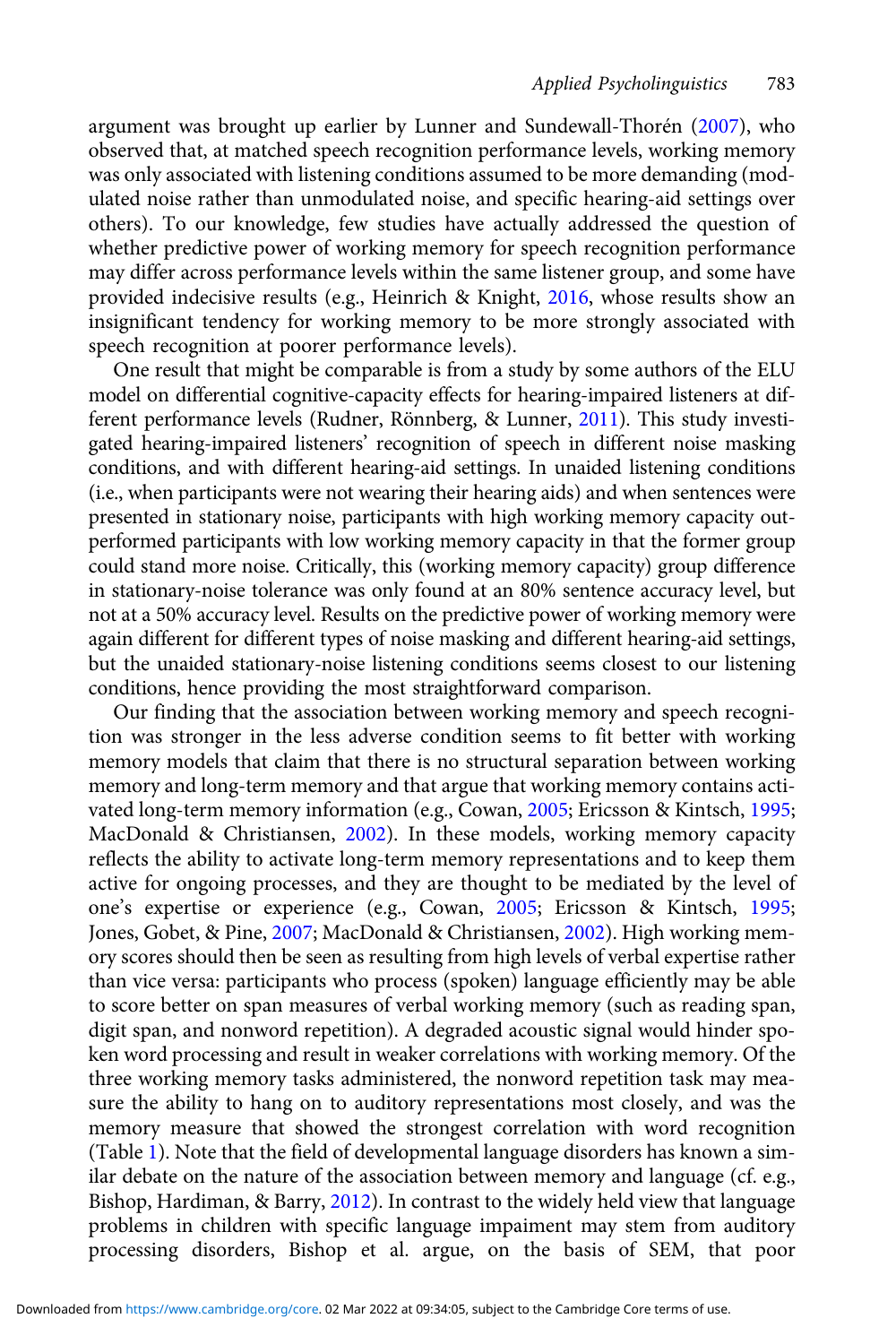phonological memory skills (as quantified by nonword repetition performance) may be the cause, rather than the consequence, of impaired speech perception.

Vocabulary knowledge did not explain a significant amount of unique variance in fast-word recognition accuracy, and correlated significantly, but weakly. Reading research has argued that increased verbal expertise (operationalized by vocabulary size) leads to greater precision and stability of stored lexical representations (e.g., Andrews & Hirsch, [2010;](#page-24-0) Yap et al., [2012](#page-28-0)), which would be advantageous for efficiently singling out target words from their competitors. Similarly, several recent papers have shown associations between receptive vocabulary and perception of noisy, accented speech (e.g., Banks et al., [2015](#page-24-0)) or between vocabulary and accented or disordered speech (e.g., Bent et al., [2016\)](#page-24-0). Whereas the latter study did not include a working memory measure, such that no conclusion can be drawn on any unique variance accounted for by vocabulary, the results by Banks et al. specifically suggest that vocabulary directly predicts speech performance, and that the link between working memory and speech performance is mediated through vocabulary. The alternative structural models we tested in the present study did not provide any evidence for such mediation. This discrepancy in results could be due to multiple factors, such as the different statistical approach, which entailed that our working memory construct was based on three working memory measures, rather than on a single one (i.e., reading span in Banks et al., [2015\)](#page-24-0). Alternatively, different results could be due to the choice of task and speech materials (identification of sentences vs. single words) or due to a different type of adverse listening condition (fast speech vs. noisy or accented speech), suggesting that some individual capacities (i.e., vocabulary) show up mainly in specific, rather than across, adverse listening conditions, which speaks to the recent debate on similar or differential associations between listener abilities and performance across different types of listening conditions (Bent, Baese-Berk et al., [2016](#page-24-0); Borrie et al., [2017](#page-24-0); McLaughlin et al., [2018\)](#page-26-0).

Multiple studies (cf. Banks et al., [2015\)](#page-24-0) have stressed the role of vocabulary knowledge in perceptual adaptation to novel input. Whereas working memory measures predicted accented-speech performance across trials, vocabulary was specifically related to the amount of adaptation to accented sentences across experimental trials (Janse & Adank, [2012](#page-25-0)). Similarly, vocabulary knowledge, rather than working memory, predicted adaptation to noise-vocoded sentences in younger adults (Neger, Rietveld, & Janse, [2014\)](#page-26-0). Listeners may, to some degree, adapt to natural-fast speech as well (Adank & Janse, [2009](#page-24-0)), but the present study, with its SEM approach, focused on general performance and on isolated word recognition, rather than on adaptation and sentence recognition. Further experimentation is required to find out whether vocabulary would be predictive of adaptation to fast speech.

Either way, both our results and the results by Banks et al. [\(2015\)](#page-24-0) suggest the constructs of working memory and vocabulary to be overlapping constructs. This provides further confirmation for the idea that working memory capacity is domain specific and mediated by an individual's expertise or experience (e.g., Cowan, [2005\)](#page-24-0). Correlations for vocabulary patterned similarly to those of working memory: the strongest correlation was found for word recognition accuracy in the unfiltered condition. Consequently, our results align with earlier observations that the contribution of cognitive/linguistic factors to speech recognition comes out more clearly once speech stimuli are sufficiently audible (e.g., Humes, [2007\)](#page-25-0).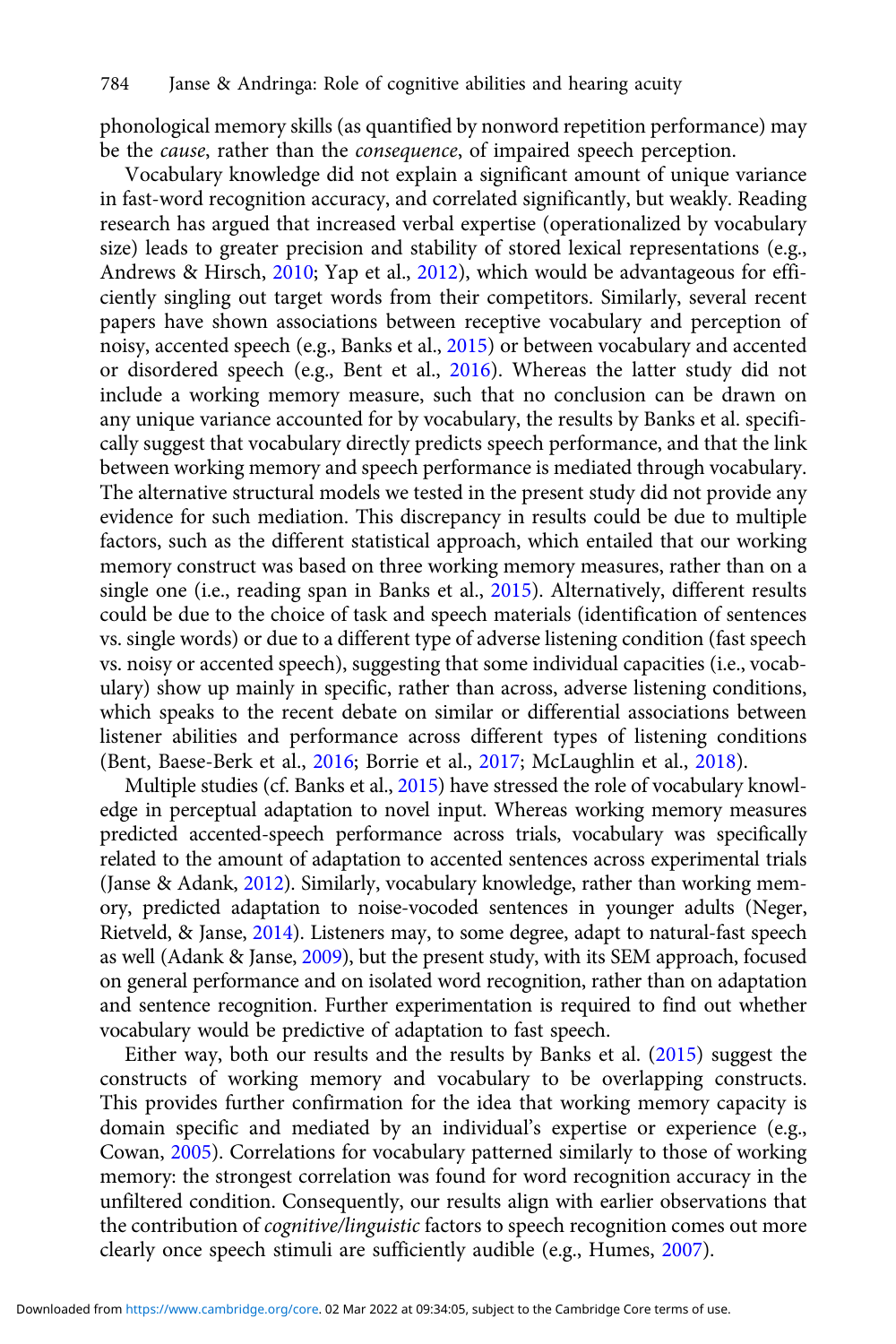Our study was also specifically set up to investigate whether processing speed facilitated word recognition, under the assumption that fast speech might bring out its role more clearly compared to other types of adverse listening conditions. Several studies have found that processing speed was a (substantial) predictor of word recognition accuracy (Dryden et al., [2017](#page-25-0); Janse, [2009](#page-25-0); Janse & Newman, [2013](#page-25-0); van Rooij & Plomp, [1990\)](#page-27-0), although this has not been a consistent result (Akeroyd, [2008](#page-24-0)). In the present study, processing speed correlated with word recognition; however processing speed did not explain variance beyond what was already explained by hearing acuity and working memory. Processing speed correlated substantially with both working memory ( $r = -.40$ ) and vocabulary ( $r = -.45$ ). The picture that emerges is that working memory, vocabulary, and processing speed are overlapping constructs: they could all be a proxy of verbal expertise, where working memory seems to be the most encompassing construct.

It should be noted, though, that processing speed may be more strongly related to speed of word recognition, which was not assessed in this offline study. With eyetracking research, it has been shown that the dynamics of spoken-word recognition (lexical activation, competition and decay, as evident from eye tracking research) differ between normal-hearing and hearing-impaired listeners (McMurray et al., [2017\)](#page-26-0) and between control groups and adolescents with specific language impairment (McMurray et al., [2010](#page-26-0)). Of importance, these dynamics of spoken-word recognition also change instantly when normal-hearing listeners are presented with severely degraded speech (McMurray et al., [2017\)](#page-26-0). Eye tracking research would be required to assess whether individual processing speed is associated with speed of lexical activation and competition, and hence with recognition speed, possibly particularly so in listening conditions with severely degraded signal quality. Note that the choice for a different listening task (such as eye tracking) would also enable us to include recognition of normal-rate speech, such that the potential association between processing speed and speech recognition can be compared for different speech rates.

Another explanation for the lack of an association with processing speed in our study may be that processing speed becomes more crucial when listeners are presented with sentences or passages, rather than single words. Participants may have been able to keep even the longest (four-syllable) words in auditory memory, such that information that could not be processed at a first pass was available for further decoding in later passes. Further experimentation is required to investigate whether processing speed does explain unique variance in speed and the dynamics of word recognition (e.g., specifically in rate of activation gain of the target word) or in processing of longer fragments.

In sum, individual differences in memory capacity are clearly associated with the ability to recognize words spoken in a fast and reduced way. Processing speed and vocabulary knowledge do not seem to uniquely contribute to word recognition accuracy. Recognition of single fast words thus does not seem to be facilitated by quick access to long-term memory representations. Generally, our results fit best with models of working memory that do not distinguish between working memory and long-term memory. They imply that verbal expertise (as indexed by verbal working memory or vocabulary knowledge) is associated with word recognition efficiency, and that the two may be two sides of the same coin. As argued above now that we have identified which capacities relate to spoken word recognition success, a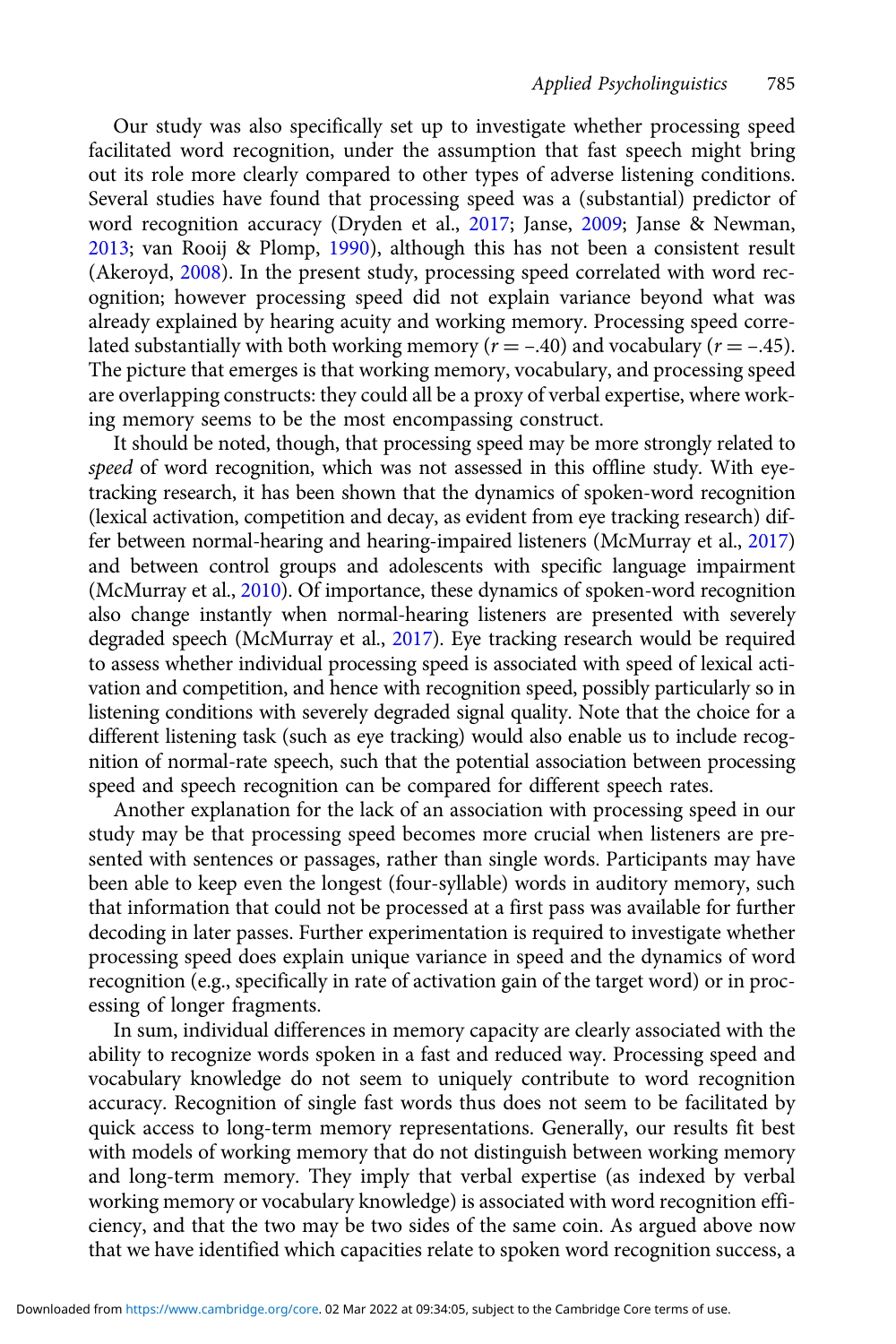<span id="page-24-0"></span>next step would be to integrate these individual differences into (computationally implemented) models of spoken word recognition (e.g., Ten Bosch, Boves, & Ernestus, [2015](#page-27-0); Magnuson et al., [2020\)](#page-26-0). Future research is needed to investigate how cognitive capacity exactly relates to speed of candidate activation and deactivation in spoken word perception in order to specify the role of cognitive capacity in models of spoken word recognition, for those with and without hearing problems, and possibly, to specify the role of language processing in working memory models.

#### Note

1. In a separate linear mixed-effects analysis, we investigated the effect of word frequency on recognition accuracy across the two listening conditions, and also tested for potential interactions between listener abilities and the word frequency effect. The results showed an interaction between word frequency and filtering, such that word frequency only affected recognition accuracy in the filtered (and not unfiltered) condition. Likewise, the only listener ability that interacted with the size of the word frequency effect was hearing acuity, such that word frequency affected recognition accuracy more for those with poorer hearing. Neither working memory nor vocabulary knowledge (nor speed) modulated the word frequency effect.

#### References

- Adank, P., & Janse, E. (2009). Perceptual learning of time-compressed and natural fast speech. Journal of the Acoustical Society of America, 126, 2649–2659.
- Akeroyd, M. A. (2008). Are individual differences in speech reception related to individual differences in cognitive ability? A survey of twenty experimental studies with normal and hearing-impaired adults. International Journal of Audiology, 47, S53–S71.
- Andrews, S., & Hersch, J. (2010). Lexical precision in skilled readers: Individual differences in masked neighbor priming. Journal of Experimental Psychology: General, 139, 299–318.
- Andringa, S., Olsthoorn, N., van Beuningen, C., Schoonen, R., & Hulstijn, J. (2012). Determinants of success in native and non-native listening comprehension: An individual differences approach. Language Learning, 62, 49–78.
- Baddeley, A. D. (2006). Working memory: An overview. In S. Pickering (Ed.), Working memory and education (pp. 1–31). New York: Academic Press.
- Baddeley, A. D., Emslie, H., & Nimmo-Smith, I. (1992). The speed and capacity of language processing (SCOLP) test. Bury St. Edmunds: Thames Valley Test Company.
- Banks, B., Gowen, E., Munro, K. J., & Adank, P. (2015). Cognitive predictors of perceptual adaptation to accented speech. Journal of the Acoustical Society of America, 137, 2015–2024.
- Bates, T. C., Luciano, M., Montgomery, G. W., Wright, M. J., & Martin, N. G. (2011). Genetic variance in a component of the language acquisition device: ROBO1 polymorphisms associated with phonological buffer deficits. Behavior Genetics, 41, 50–57.
- Benard, M. R., Mensink, J. S., & Başkent, D. (2014). Individual differences in top-down restoration of interrupted speech: Links to linguistic and cognitive abilities. Journal of the Acoustical Society of America, 135, EL88–EL94.
- Bent, T., Baese-Berk, M., Borrie, S. A., & McKee, M. (2016). Individual differences in the perception of regional, nonnative, and disordered speech varieties. Journal of the Acoustical Society of America, 140, 3775–3786.
- Besser, J., Koelewijn, T., Zekveld, A. A., Kramer, S. E, & Festen, J. M. (2013). How linguistic closure and verbal working memory relate to speech recognition in noise: A review. Trends in Amplification, 17, 75–93.
- Bishop, D. V. M., Hardiman, M. J., & Barry, J. G. (2012). Auditory deficit as a consequence rather than endophenotype of Specific Language Impairment: Electrophysiological evidence. PloS ONE, 7, e35851.
- Borrie, S. A., Baese-Berk, M., van Engen, K., & Bent, T. (2017). A relationship between processing speech in noise and dysarthric speech. Journal of the Acoustical Society of America, 141, 4660–4667.
- Cowan, N. (2005). Working memory capacity. Hove, UK: Psychology Press.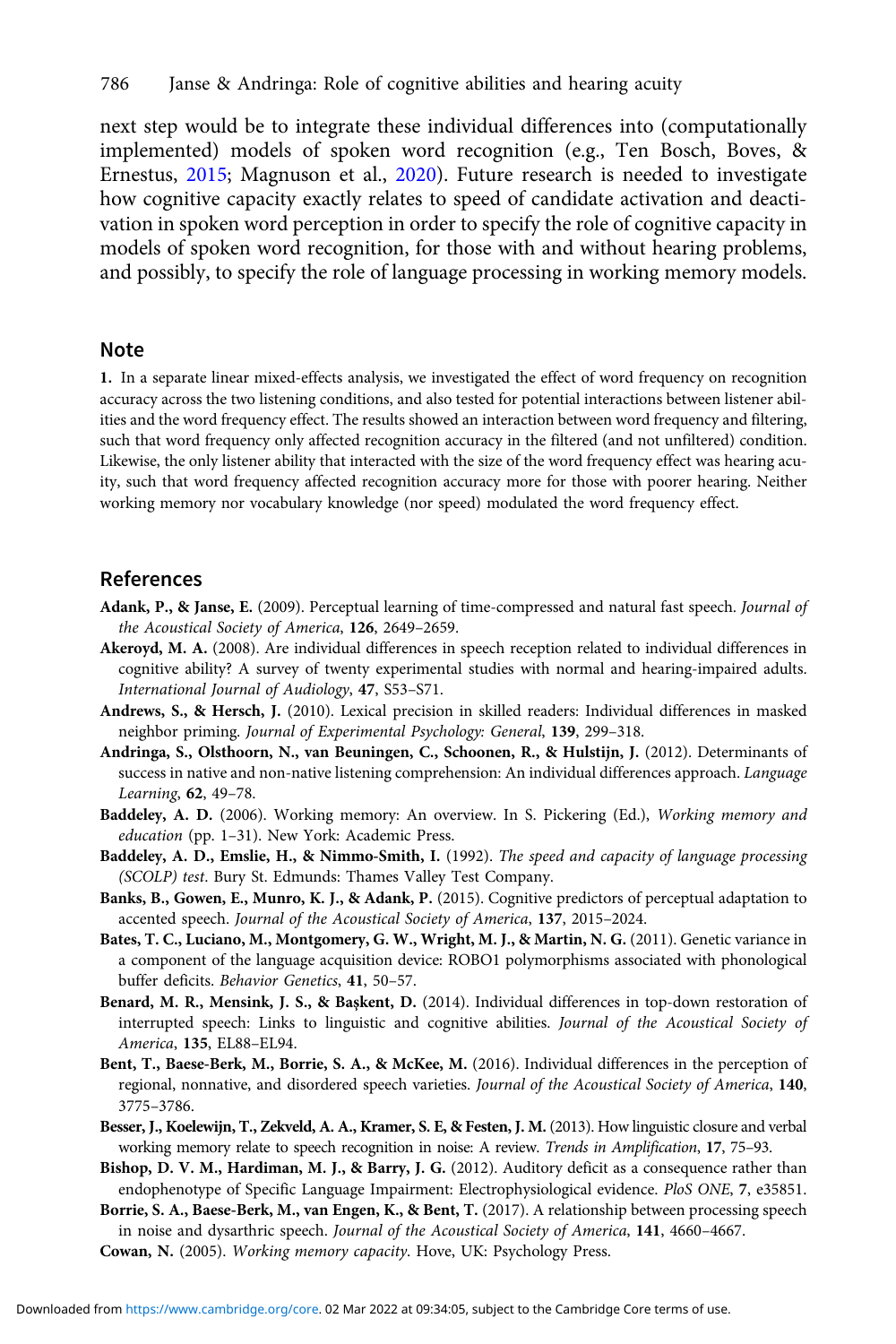- <span id="page-25-0"></span>Daneman, M., & Carpenter, P. A. (1980). Individual differences in working memory and reading. Journal of Verbal Learning & Verbal Behaviour, 19, 450–466.
- Daneman, M., & Merikle, P. M. (1996). Working memory and language comprehension: A meta-analysis. Psychonomic Bulletin & Review, 3, 422–433.
- Deary, I. J., Johnson, W., & Starr, J. M. (2010). Are processing speed tasks biomarkers of cognitive aging? Psychology and Aging, 25, 219–228.
- Dryden, A., Allen, H. A., Henshaw, H., & Heinrich, A. (2017). The association between cognitive performance and speech-in-noise perception for adult listeners: A systematic literature review and meta-analysis. Trends in Hearing, 21, 1–21.
- de Jong, P. F., & van der Leij, A. (1999). Specific contributions of phonological abilities to early reading acquisition: Results from a Dutch latent variable longitudinal study. Journal of Educational Psychology and Aging, 91, 450–476.
- Earles, J. L., & Salthouse, T. A. (1995). Interrelations of age, health, and speed. Journal of Gerontology: Psychological Sciences, 50B, 33–41.
- Ericsson, K. A., & Kintsch, W. (1995). Long-term working memory. Psychological Review, 102, 211–245.
- Ernestus, M., Baayen, R. H., & Schreuder, R. (2002). The recognition of reduced word forms. Brain and Language, 81, 162–173.
- Farris-Trimble, A., McMurray, B., Cigrand, N., & Tomblin, J. B. (2014). The process of spoken word recognition in the face of signal degradation. Journal of Experimental Psychology: Human Perception & Performance, 40, 308–327.
- Füllgrabe, C., & Rosen, S. (2016). On the (un)importance of working memory in speech-in-noise processing for listeners with normal hearing thresholds. Frontiers in Psychology, 7, 8.
- Gathercole, S. E. (2006). Nonword repetition and word learning: The nature of the relationship. Applied Psycholinguistics, 27, 513–543.
- Gathercole, S. E., & Baddeley, A. D. (1996). The Children's Test of Nonword Repetition. London: Psychological Corporation.
- Gathercole, S. E., Willis, C. S., Baddeley, A. D., & Emslie, H. (1994). The Children's Test of Nonword Repetition: A test of phonological working memory. Memory, 2, 103–127.
- Goodboy, A. K., & Kline, R. B. (2017). Statistical and practical concerns with published communication research featuring structural equation modeling. Communication Research Reports, 34, 68–77.
- Hazenberg, S., & Hulstijn, J. H. (1996). Defining a minimal receptive second-language vocabulary for non-native university students: An empirical investigation. Applied Linguistics, 17, 145–163.
- Heinrich, A., & Knight, S. (2016). The contribution of auditory and cognitive factors to intelligibility of words and sentences in noise. Advances in Experimental Medicine and Biology, 894, 37-45.
- Hoyer, W. J., Stawski, R. S., Wasylyshyn, C., & Verhaeghen, P. (2004). Adult age and digit symbol substitution performance: A meta-analysis. Psychology and Aging, 19, 211–214.
- Hu, L. T., & Bentler, P. M. (1999). Cutoff criteria for fit indexes in covariance structure analysis: Coventional criteria versus new alternatives. Structural Equation Modeling, 6, 1–55.
- Humes, L. E. (2002). Factors underlying the speech recognition performance of elderly hearing-aid wearers. Journal of the Acoustical Society of America, 112, 1112–1132.
- Humes, L. E. (2007). The contributions of audibility and cognitive factors to the benefit provided by amplified speech to older adults. Journal of the American Academy of Audiology, 18, 590–603.
- Janse, E. (2004). Word perception in fast speech: Artificially time-compressed vs. naturally produced fast speech. Speech Communication, 42, 155–173.
- Janse, E. (2009). Processing of fast speech by elderly listeners. Journal of the Acoustical Society of America, 125, 2361–2373.
- Janse, E., & Adank, P. (2012). Predicting foreign-accent adaptation in older adults. Quarterly Journal of Experimental Psychology, 65, 1563–1585.
- Janse, E., & Ernestus, M. (2011). The roles of bottom-up and top-down information in the recognition of reduced speech: Evidence from listeners with normal and impaired hearing. Journal of Phonetics, 39, 330–343.
- Janse, E., & Newman, R. (2013). Identifying nonwords: Effects of lexical neighborhoods, phonotactic probability, and listener characteristics. Language and Speech, 56, 421–441.
- Janse, E., Nooteboom, S., & Quené, H. (2007). Coping with gradient forms of /t/- deletion and lexical ambiguity in spoken word recognition. Language and Cognitive Processes, 22, 161–200.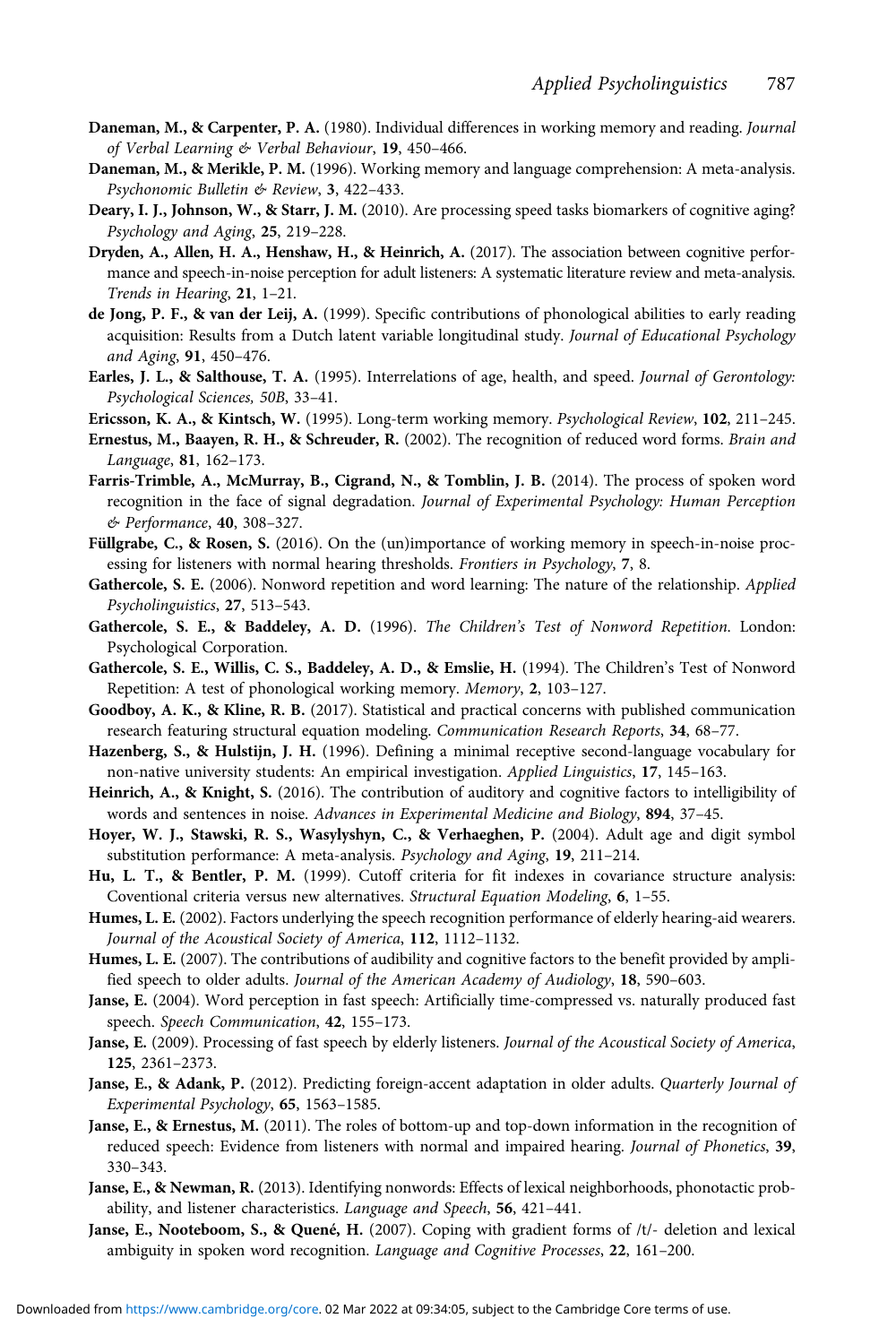- <span id="page-26-0"></span>Jerger, J., Jerger, S., & Pirozzolo, F. (1991). Correlational analysis of speech audiometric scores, hearing loss, age, and cognitive abilities in the elderly. Ear and Hearing, 12, 103–109.
- Jones, G., Gobet, F., & Pine, J. M. (2007). Linking working memory and long-term memory: A computational model of the learning of new words. Developmental Science, 10, 853–873.
- Just, M. A., & Carpenter, P. A. (1992). A capacity theory of comprehension. Psychological Review, 99, 122–149.
- Keuleers, E., Brysbaert, M., & New, B. (2010). SUBTLEX-NL: A new measure for Dutch word frequency based on film subtitles. Behavior Research Methods, 42, 643–650.
- Kidd, E., Donnelly, S., & Christiansen, M. H. (2018). Individual differences in language acquisition and processing. Trends in Cognitive Science, 22, 154–169.
- King, J., & Just, M. A. (1991). Individual differences in syntactic processing: The role of working memory. Journal of Memory and Language, 30, 580–602.
- Kinoshita, S. (2006). Additive and interactive effects of word frequency and masked repetition in the lexical decision task. Psychonomic Bulletin & Review, 13, 668-678.
- Kline, R. B. (2005). Principles and practice of structural equation modeling. New York: Guilford Press.
- Koch, X., & Janse, E. (2016). Speech rate effects on the processing of conversational speech across the adult life span. Journal of the Acoustical Society of America, 139, 1618–1636.
- Lemke, U., & Zimprich, D. (2005). Longitudinal changes in memory and processing speed in old age. Aging, Neuropsychology and Cognition, 12, 57–77.
- Lin, F. R., Thorpe, R., Gordon-Salant, S., & Ferrucci, L. (2011). Hearing loss prevalence and risk factors among older adults in the United States. Journal of Gerontology: Medical Sciences, 66A, 582–590.
- Luce, P. A., & Pisoni, D. B. (1998). Recognizing spoken words: The Neighborhood Activation model. Ear and Hearing, 19, 1–36.
- Lunner, T., & Sundewall-Thorén, E. (2007). Interactions between cognition, compression, and listening conditions: Effects on speech-in-noise performance in a two-channel hearing aid. Journal of the American Academy of Audiology, 18, 539–552.
- MacDonald, M. C., Just, M. A., & Carpenter, P. A. (1992). Working memory constraints on the processing of syntactic ambiguity. Cognitive Psychology, 24, 56–98.
- MacDonald, M. C., & Christiansen, M. H. (2002). Reassessing working memory: A comment on Just & Carpenter (1992) and Waters & Caplan (1996). Psychological Review, 109, 35–54.
- Magnuson, J. S., You, H., Luthra, S., Li, M., Nam, H., Escabí, M., ::: Rueckl, J. G. (2020). EARSHOT: A minimal neural network model of incremental human speech recognition. Cognitive Science, 44, e12823.
- McAuliffe, M. J., Gibson, E. M. R., Kerr, S. E., Anderson, T., & LaShell, P. J. (2013). Vocabulary influences older and younger listeners' processing of dysarthric speech. Journal of the Acoustical Society of America, 134, 1358–1368.
- McClelland, J. L., & Elman, J. L. (1986). The TRACE model of speech perception. Cognitive Psychology, 18, 1–86.
- McGettigan, C., Warren, J. E., Eisner, F., Marshall, C. R., Shanmugalingam, P., Scott, S. K. (2011). Neural correlates of sublexical processing in phonological working memory. Journal of Cognitive Neuroscience, 23, 961–977.
- McLaughlin, D. J., Baese-Berk, M. M., Bent, T., Borrie, S. A., & van Engen, K. (2018). Coping with adversity: Individual differences in the perception of noisy and accented speech. Attention, Perception, & Psychophysics, 80, 1559–1570.
- McMurray, B., Samelson, V. M., Hee Lee, S., & Tomblin, J. B. (2010). Individual differences in online spoken word recognition: Implications for SLI. Cognitive Psychology, 60, 1–39.
- McMurray, B., Farris-Trimble, A., & Rigler, H. (2017). Waiting for lexical access: Cochlear implants or severely degraded input lead listeners to process speech less incrementally. Cognition, 169, 147–164.
- Middelweerd, M. J., Festen, J. M., & Plomp, R. (1990). Difficulties with speech intelligibility in noise in spite of a normal pure-tone audiogram. Audiology, 29, 1–7.
- Neger, T. M., Rietveld, T., & Janse, E. (2014). Relationship between perceptual learning in speech and statistical learning in younger and older adults. Frontiers in Human Neuroscience, 8, 628.
- Norris, D., & McQueen, J. M. (2008). Shortlist B: A Bayesian model of continuous speech recognition. Psychological Review, 115, 357–395.
- Perfetti, C. A. (1992). The representation problem in reading acquisition. In P. B. Gough, L. C. Ehri, & R. Treiman (Eds.), Reading acquisition (pp. 145–174). Hillsdale, NJ: Erlbaum.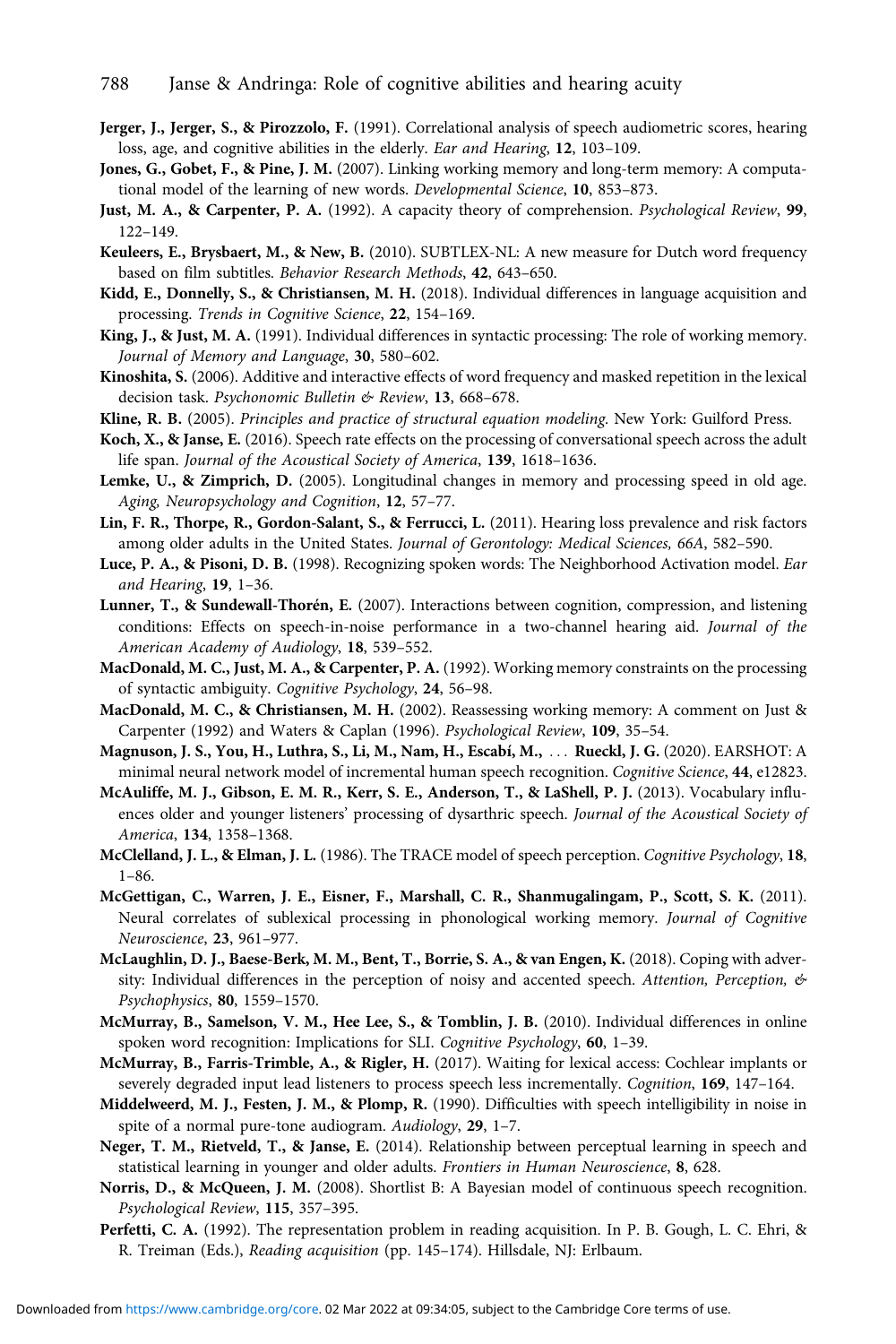- <span id="page-27-0"></span>Perfetti, C. A. (2007). Reading ability: Lexical quality to comprehension. Scientific Studies of Reading, 11, 357–383.
- Perfetti, C. A., & Hart, L. (2002). The lexical quality hypothesis. In L. Verhoeven, C. Elbro, & P. Reitsma (Eds.), Precursors of functional literacy (pp. 189–213). Amsterdam: Benjamins.
- Picheny, M. A., Durlach, N. I., & Braida, L. D. (1985). Speaking clearly for the hard of hearing. I. Intelligibility differences between clear and conversational speech. Journal of Speech and Hearing Research, 28, 96–103.
- Ramus, F., & Szenkovits, G. (2008). What phonological deficit? Quarterly Journal of Experimental Psychology, 61, 129–141.
- Ranbom, L. J., & Connine, C. M. (2007). Lexical representation of phonological variation in spoken word recognition. Journal of Memory and Language, 57, 273–298.
- Rönnberg, J., Danielsson, H., Rudner, M., Arlinger, S., Sternäng, O., Wahlin, A., & Nilsson, L.-G. (2011). Hearing loss is negatively related to episodic and semantic long-term memory but not to short-term memory. Journal of Speech, Language and Hearing Research, 54, 705–726.
- Rönnberg, J., Lunner, T., Zekveld, A., Sörqvist, P., Danielsson, H., Lyxell, B., ::: Rudner, M. (2013). The ease of language understanding (ELU) model: Theoretical, empirical and clinical advances. Frontiers in Systems Neuroscience, 7, 31.
- Rönnberg, J., Rudner, M., Foo, C., & Lunner, T. (2008). Cognition counts: A working memory system for ease of language understanding (ELU). International Journal of Audiology, 47, S99–S105.
- Rönnberg, J., Rudner, M., Lunner, T., & Zekveld, A. A. (2010). When cognition kicks in: Working memory and speech understanding in noise. Noise & Health, 12, 263-269.
- Rudner, M., Rönnberg J., & Lunner, T. (2011). Working memory supports listening in noise for persons with hearing impairment. Journal of the American Academy of Audiology, 22, 156-167.
- Salthouse, T. A. (1996). The processing-speed theory of adult age differences in cognition. Psychological Review, 103, 403–428.
- Schneider, W., Eschman, A., & Zuccolotto, A. (2002). E-prime reference guide. Pittsburgh, PA: Psychology Software Tools.
- Sommers, M. S. (1996). The structural organization of the mental lexicon and its contribution to age-related changes in spoken word recognition. Psychology and Aging, 11, 333–341.
- Sommers, M. S., & Danielson, S. M. (1999). Inhibitory processes and spoken word recognition in young and older adults: The interaction of lexical competition and semantic context. Psychology and Aging, 14, 458–472.
- Taler, V., Aaron, G. P., Steinmetz, L. G., & Pisoni, D. B. (2010). Lexical neighborhood density effects on spoken word recognition and production in healthy aging. Journal of Gerontology: Psychological Sciences, 65B, 551–560.
- Tamati, T. N., Gilbert, J. L., & Pisoni, D. B. (2013). Some factors underlying individual differences in speech recognition on PRESTO: A first report. Journal of the American Academy of Audiology, 24, 616–634.
- Ten Bosch, L., Boves, L., & Ernestus, M. (2015). DIANA, an end-to-end computational model of human word comprehension. In Scottish Consortium for ICPhS, M. Wolters, J. Livingstone, B. Beattie, R. Smith, M. MacMahon, et al. (Eds.), Proceedings of the 18th International Congress of Phonetic Sciences (ICPhS 2015). Glasgow: University of Glasgow Press.
- Thorn, A. S. C., & Gathercole, S. E. (1999). Language-specific knowledge and short-term memory in bilingual and non-bilingual children. Quarterly Journal of Experimental Psychology Section A, 52, 303–324.
- Tucker, B. V. (2011). The effect of reduction on the processing of flaps and /g/ in isolated words. Journal of Phonetics, 39, 312–318.
- van den Noort, M., Bosch, P., Haverkort, M., & Hugdahl, K. (2008). A standard computerized version of the reading span test in different languages. European Journal of Psychological Assessment, 24, 35-42.
- van Engen, K. J., Chandrasekaran, B., & Smiljanic, R. (2012). Effects of speech clarity on recognition memory for spoken sentences. PLoS ONE, 7, e43753.
- van Rooij, J. C. G. M., & Plomp, R. (1990). Auditive and cognitive factors in speech perception by elderly listeners: II. Multivariate analyses. Journal of the Acoustical Society of America, 88, 2611–2624.
- van Rooij, J. C. G. M., & Plomp, R. (1992). Auditive and cognitive factors in speech perception by elderly listeners: III. Additional data and final discussion. Journal of the Acoustical Society of America, 91, 1028–1033.